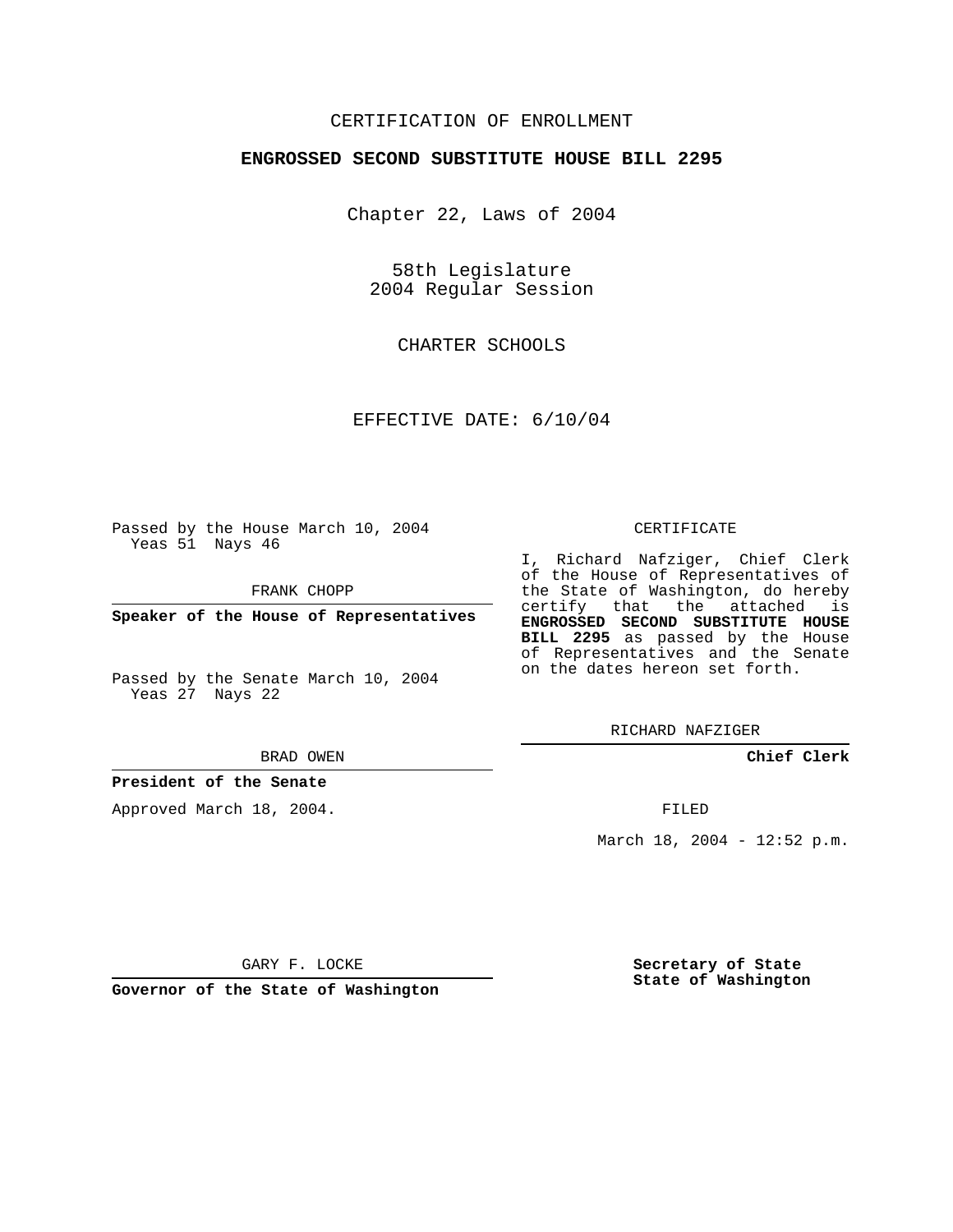# **ENGROSSED SECOND SUBSTITUTE HOUSE BILL 2295** \_\_\_\_\_\_\_\_\_\_\_\_\_\_\_\_\_\_\_\_\_\_\_\_\_\_\_\_\_\_\_\_\_\_\_\_\_\_\_\_\_\_\_\_\_

\_\_\_\_\_\_\_\_\_\_\_\_\_\_\_\_\_\_\_\_\_\_\_\_\_\_\_\_\_\_\_\_\_\_\_\_\_\_\_\_\_\_\_\_\_

Passed Legislature - 2004 Regular Session

## **State of Washington 58th Legislature 2004 Regular Session**

**By** House Committee on Appropriations (originally sponsored by Representatives Quall, Talcott, Rockefeller and Anderson)

READ FIRST TIME 02/10/04.

 AN ACT Relating to charter schools; amending RCW 28A.150.010; adding new sections to chapter 41.56 RCW; adding new sections to chapter 41.59 RCW; adding a new section to chapter 41.32 RCW; adding a new section to chapter 41.35 RCW; adding a new section to chapter 41.40 RCW; and adding a new chapter to Title 28A RCW.

BE IT ENACTED BY THE LEGISLATURE OF THE STATE OF WASHINGTON:

 NEW SECTION. **Sec. 1.** INTENT. The legislature intends to authorize the establishment of public charter schools within the general and uniform system of public schools for the primary purpose of providing more high-quality learning environments to assist educationally disadvantaged students and other students in meeting the state's academic standards. The legislature intends for charter schools to function as an integral element of the public school system maintained at public expense, free from discrimination, and open to all students in the state, and to be subject to the same or greater academic standards and performance outcomes as other public schools. The legislature intends to encourage school districts to consider using the chartering process as an optional tool to achieve state and federal academic accountability goals. The legislature finds that in addition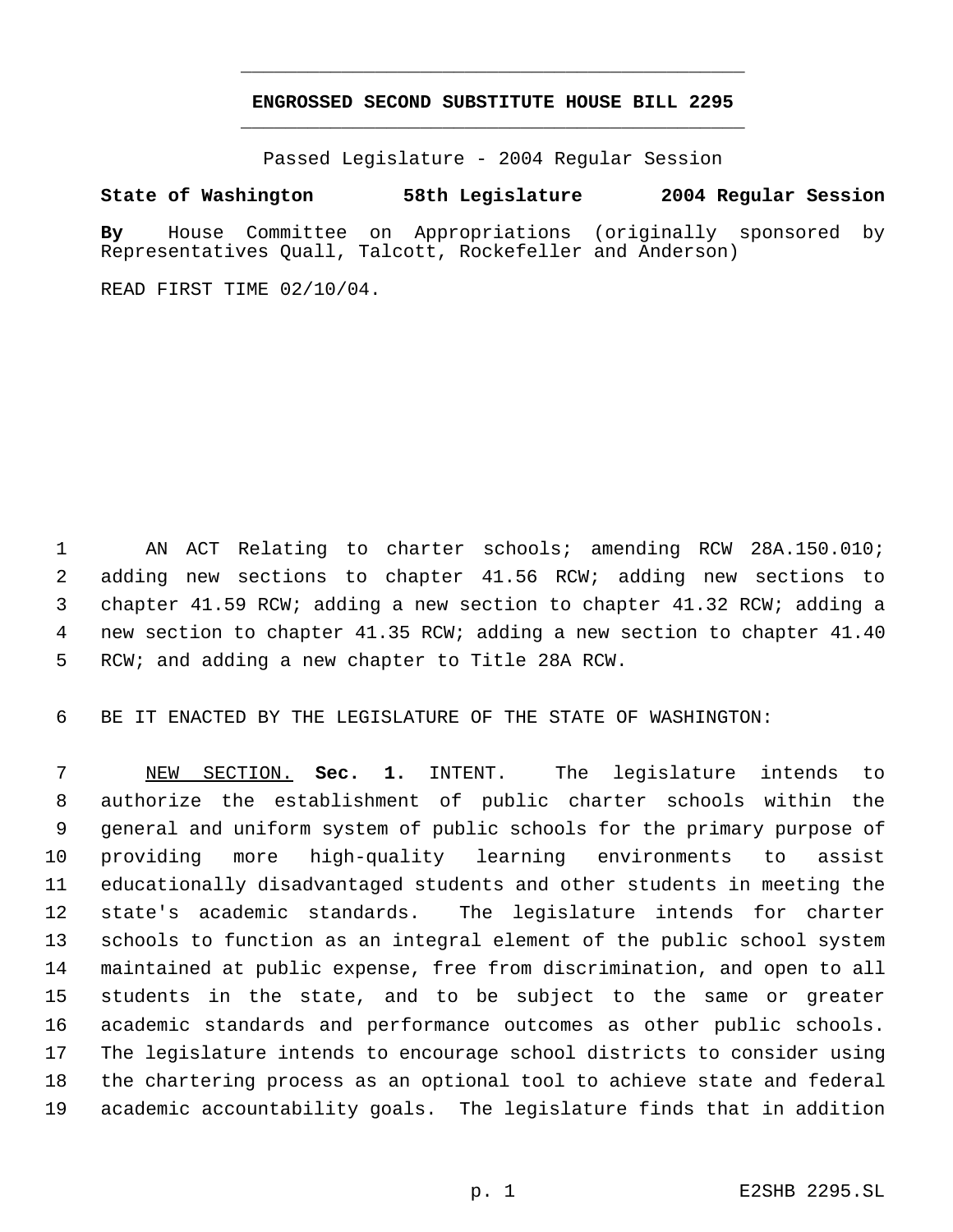to providing more high-quality public school choices for families, teachers, and students, public charter schools may be a tool to improve schools in which significant numbers of students persistently fail to meet state or federal standards. The legislature also intends to authorize the use of the chartering process as a state intervention strategy, consistent with the provisions of the federal no child left behind act of 2001, to provide assistance to schools in which significant numbers of students persistently fail to meet state and federal standards. The legislature also intends to ensure accountability of charter schools through the use of performance audits and a comprehensive study of charter schools, and to use the information generated to demonstrate how charter schools can contribute to existing education reform efforts focused on raising student academic achievement.

 NEW SECTION. **Sec. 2.** DEFINITIONS. The definitions in this section apply throughout this chapter unless the context clearly requires otherwise.

 (1) "Alternate sponsor" means: (a) The board of directors of an educational service district that has agreed to assume the rights and responsibilities of an alternate sponsor and to implement and administer a charter approved by the superintendent of public instruction under section 7 of this act; or (b) the superintendent of public instruction if the superintendent has approved a charter under section 7 of this act.

 (2) "Applicant" means a nonprofit corporation that has submitted an application to a sponsor or has filed an appeal with the superintendent of public instruction to obtain approval to operate a charter school. The nonprofit corporation must be either a public benefit nonprofit corporation as defined in RCW 24.03.490, or a nonprofit corporation as defined in RCW 24.03.005 that has applied for tax-exempt status under section 501(c)(3) of the internal revenue code of 1986 (26 U.S.C. Sec. 501(c)(3)). The nonprofit corporation may not be a sectarian or religious organization and must meet all of the requirements for a public benefit nonprofit corporation before receiving any funding under section 12 of this act.

(3) "Charter school board" means the board of directors appointed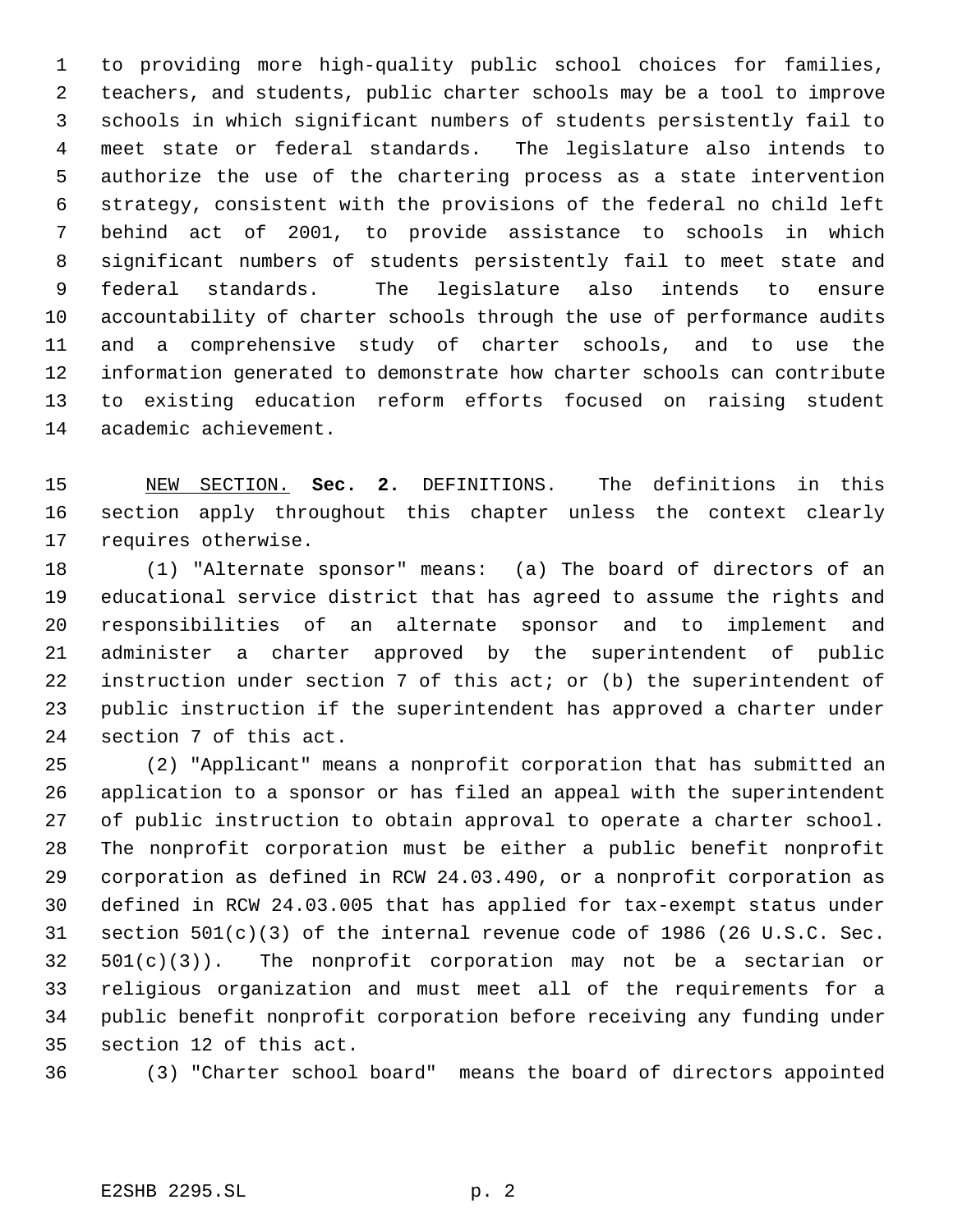or elected by the applicant to manage and operate the charter school, and may include one member of the local school district board of directors who may serve as an ex officio member.

 (4) "Charter" means a five-year contract between an applicant and a sponsor or an alternate sponsor. The charter establishes, in accordance with this chapter, the terms and conditions for the management, operation, and educational program of the charter school.

 (5) "Charter school" means a public school managed by a charter school board and operating according to the terms of a charter approved under this chapter and includes a new charter school and a conversion charter school.

 (6) "Conversion charter school" means a charter school created by converting an existing public school in its entirety to a charter school under this chapter.

 (7) "Educationally disadvantaged students" includes students with limited English proficiency; students with special needs, including students with disabilities; economically disadvantaged students, including students who qualify for free and reduced priced meals; students exercising choice options and seeking supplemental services under the federal no child left behind act of 2001; and other students who may be at risk of failing to meet state and federal academic performance standards.

 (8) "New charter school" means any charter school created under this chapter that is not a conversion charter school.

 (9) "Sponsor" means the board of directors of the school district in which the proposed charter school will be located, if the board has approved a charter or if the board has agreed to administer and implement a charter approved and authorized by the superintendent of public instruction under the appeal process in section 7 of this act.

 NEW SECTION. **Sec. 3.** CHARTER SCHOOLS--POWERS. (1) To carry out its duty to manage and operate the charter school, the charter school board may:

 (a) Hire, manage, and discharge any charter school employee in accordance with the terms of this chapter and that school's charter;

 (b) Enter into a contract with any school district, or any other public or private entity, also empowered to enter into contracts, for any and all real property, equipment, goods, supplies, and services,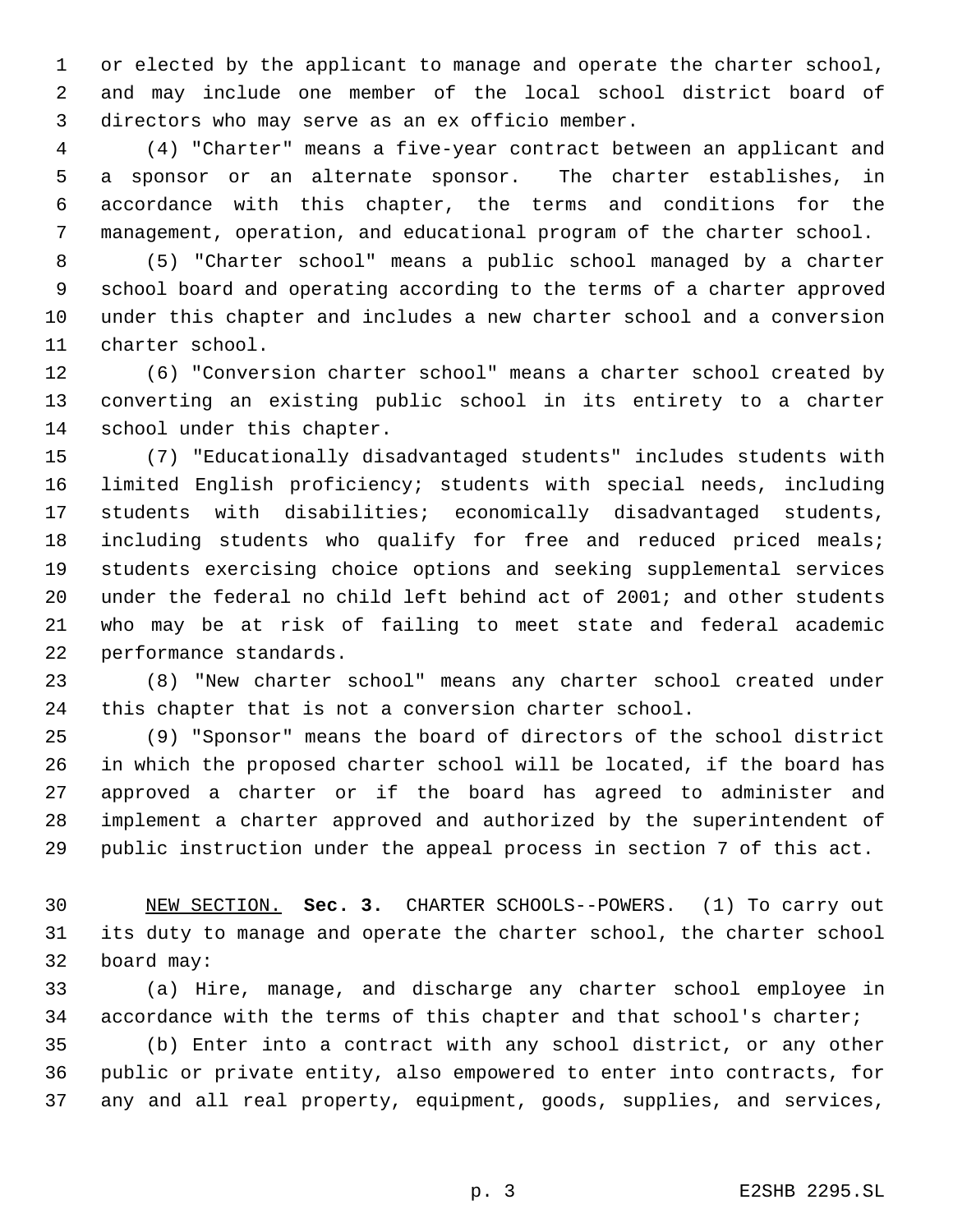including educational instructional services; however, this authority does not permit assigning, delegating, or contracting out the administration and management of a charter school to a for-profit entity;

 (c) Rent, lease, or own property, but may not acquire property by eminent domain. All charters and charter school contracts with other public and private entities must include provisions regarding the disposition of the property if the charter school fails to open as planned or closes, or the charter is revoked or not renewed;

 (d) Issue secured and unsecured debt to manage cash flow, improve operations, or finance the acquisition of real property or equipment. The issuance is not a general, special, or moral obligation of the state, the charter school sponsor, the school district in which the charter school is located, or any other political subdivision or agency of the state. Neither the full faith and credit nor the taxing power of the state, the charter school sponsor, the school district in which the charter school is located, or any other political subdivision or 18 agency of the state may be pledged for the payment of the debt;

 (e) Accept and administer for the benefit of the charter school and its students, gifts, grants, and donations from other governmental and private entities, excluding sectarian or religious organizations. Charter schools may not accept any gifts or donations the conditions of which violate this chapter.

 (2) A charter school may not charge tuition, levy taxes, or issue tax-backed bonds, however it may charge fees for optional noncredit extracurricular events.

 (3) Neither a charter school sponsor nor an alternate sponsor is liable for acts or omissions of a charter school or its charter school board, including but not limited to acts or omissions related to the application, the charter, the operation, the performance, and the closure of the charter school.

 (4) A local school district board may appoint one of its directors to serve as an ex officio member of the board of directors of a charter school located in the school district.

 NEW SECTION. **Sec. 4.** LEGAL STATUS. A charter school is a public school including one or more of grades kindergarten through twelve, operated by a board of directors appointed or elected by a charter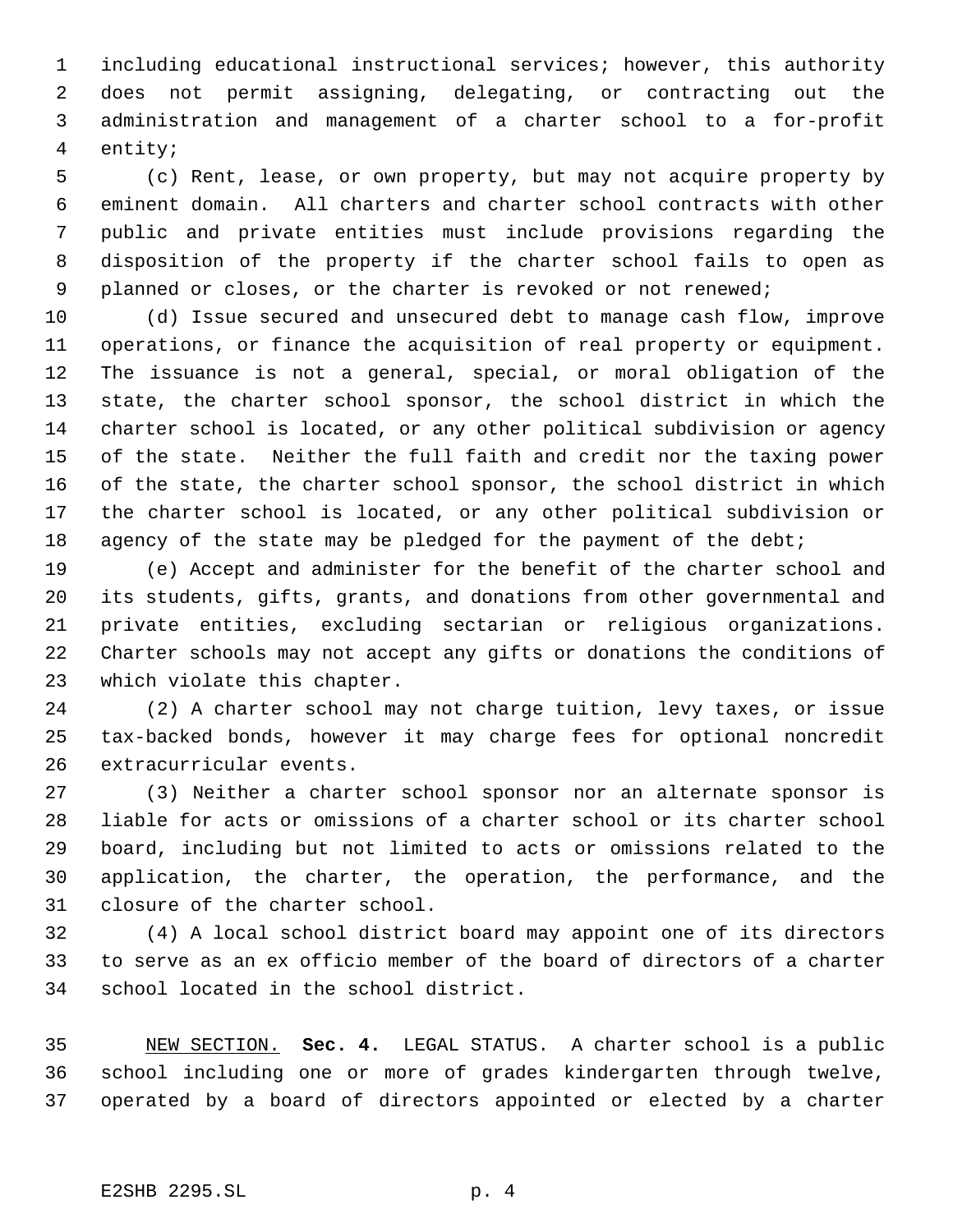school applicant, according to the terms of a renewable five-year contract granted by a sponsor or an alternate sponsor. A charter school may offer any program or course of study that another public school may offer. A charter school must allow students who are receiving home-based instruction under chapter 28A.200 RCW to participate in its programs on a part-time basis.

 NEW SECTION. **Sec. 5.** CHARTER SCHOOLS--EXEMPTIONS. (1) A charter school shall operate according to the terms of a charter approved by a sponsor or by the superintendent of public instruction under this chapter.

 (2) Charter schools are exempt from all state statutes and rules applicable to school districts and school district boards of directors, including but not limited to rules regarding the expenditure of state allocations as provided in section 12 of this act, except those statutes and rules as provided for and made applicable to charter schools in accordance with this chapter and in the school's approved charter.

 (3) A charter school's board of directors shall implement a quality management system and conduct annual self-assessments.

(4) All approved charter schools shall:

 (a) Comply with state and federal health, safety, parents' rights, civil rights, and nondiscrimination laws, including, but not limited to, the family educational rights and privacy act (20 U.S.C. 1232g), chapter 28A.640 RCW (sexual equality), and Title IX of the education amendments of 1972 (20 U.S.C. Sec. 1681 et seq.) applicable to school districts, and to the same extent as school districts;

 (b) Participate in free and reduced priced meal programs to the same extent as is required for other public schools;

 (c) Participate in nationally normed standardized achievement tests as required in RCW 28A.230.190, 28A.230.193, and 28A.230.230 and the elementary, middle school, and high school standards, requirements, and assessment examinations as required in chapter 28A.655 RCW;

 (d) Employ certificated instructional staff as required in RCW 28A.410.010, however charter schools may hire noncertificated instructional staff of unusual competence and in exceptional cases as specified in RCW 28A.150.260;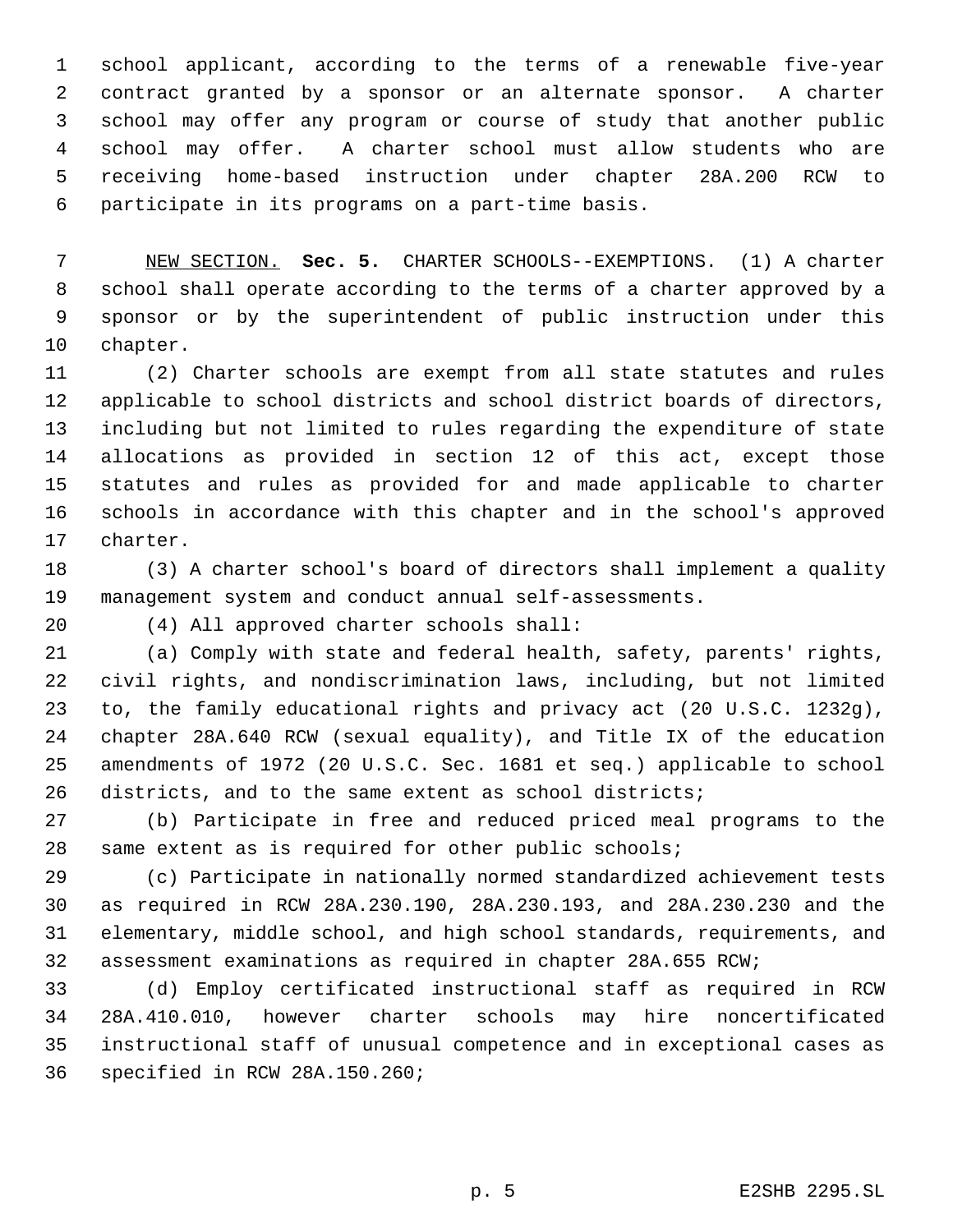(e) Comply with the employee record check requirements in RCW 28A.400.303;

 (f) Be subject to financial examinations and audits as determined by the state auditor, including annual audits for legal and fiscal compliance;

 (g) Be subject to independent performance audits by a qualified contractor selected jointly by the state auditor and the joint legislative audit and review committee beginning at the conclusion of the third year of the school's operation, and at least once every three years thereafter; however, a charter school is not required to bear the expense of the audits;

 (h) Comply with the annual performance report under RCW 28A.655.110;

 (i) Follow the performance improvement goals and requirements adopted by the academic achievement and accountability commission by rule under RCW 28A.655.030;

 (j) Be subject to the accountability requirements of the federal no child left behind act of 2001, including Title I requirements;

 (k) Comply with and be subject to the requirements under the individuals with disabilities education act, as amended in 1997;

 (l) Comply with and be subject to the requirements under the 22 federal educational rights and privacy act;

 (m) Report at least annually to the board of directors of the school district in which the charter school is located, to the school's alternate sponsor if the school is not sponsored by a school district, and to parents of children enrolled at the charter school on progress toward the student performance goals specified in the charter;

 (n) Comply with the open public meetings act in chapter 42.30 RCW and open public records requirements in RCW 42.17.250;

 (o) Be subject to and comply with legislation enacted after the effective date of this section governing the operation and management of charter schools; and

 (p) Conduct annual self assessments of its quality management program.

 (5) A member of a board of directors of a charter school is a board member of a school district for the purposes of public disclosure requirements and must comply with the reporting requirements in RCW 42.17.240.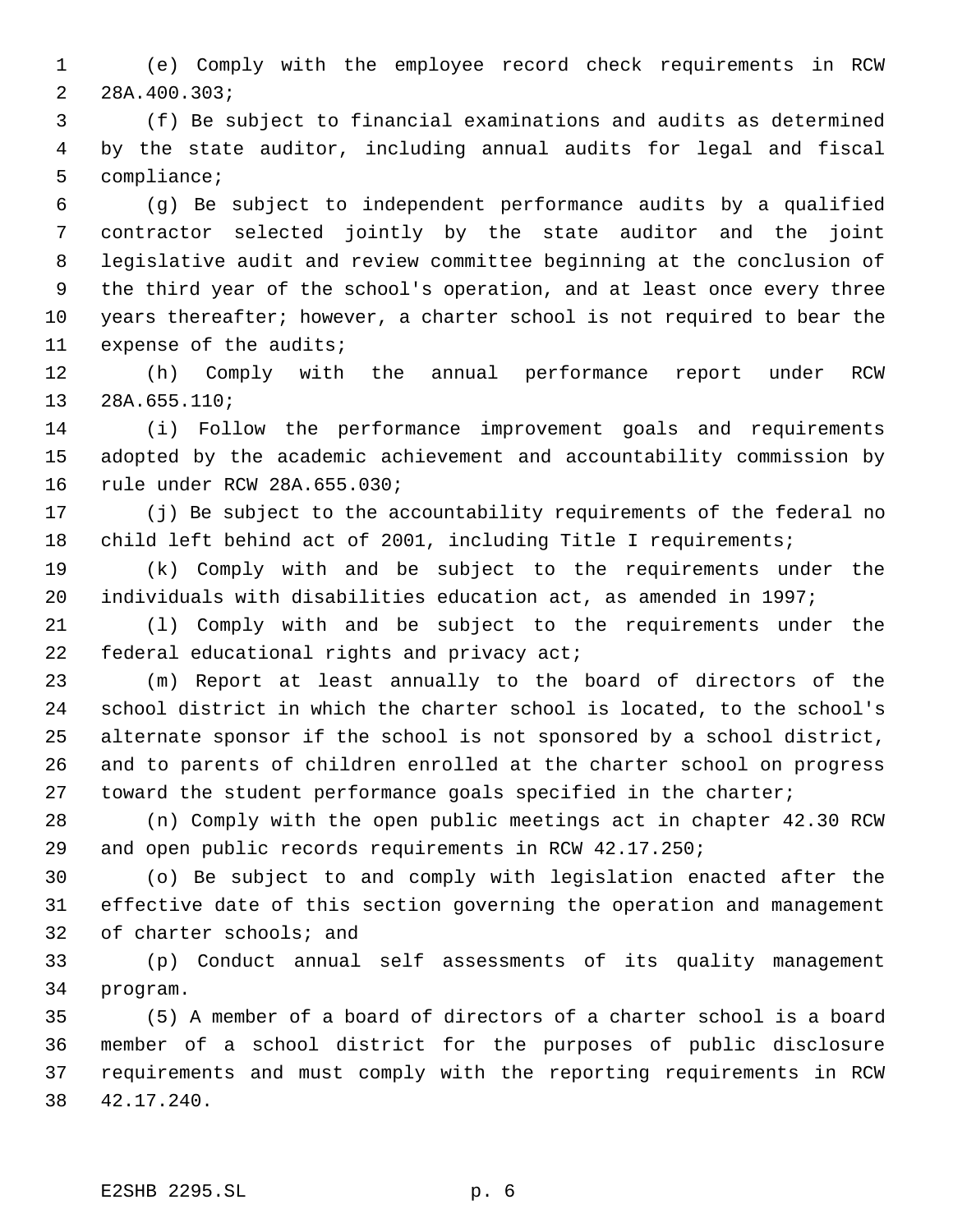NEW SECTION. **Sec. 6.** ADMISSION REQUIREMENTS. (1) To effectuate the primary purpose for which the legislature established charter schools, a charter school must be willing to enroll educationally disadvantaged students and may not limit admission on any basis other than age group and grade level. Consistent with the legislative intent of this chapter, a charter school shall conduct timely outreach and marketing efforts to educationally disadvantaged students in the school district in which the charter school will be located.

 (2) A conversion charter school must be structured to provide sufficient capacity to enroll all students who wish to remain enrolled in the school after its conversion to a charter school, and may not displace students enrolled before the chartering process. If, after enrollment of these students, capacity is insufficient to enroll all other students remaining who have submitted a timely application, the charter school must give enrollment priority to siblings of students who are currently enrolled in the school. Students selected to fill any remaining spaces must be selected only through an equitable selection process, such as a lottery.

 (3) A new charter school must enroll all students who submit a timely application if capacity is sufficient. If capacity is insufficient to enroll all students who apply, students must be selected to fill any remaining spaces only through an equitable selection process, such as a lottery. Siblings of enrolled students must be given priority in enrollment.

 NEW SECTION. **Sec. 7.** CHARTER APPLICATION--CHARTERING PROCESS. (1) An applicant may apply to a sponsor or may appeal to the superintendent of public instruction for approval to establish a charter school under this section. An application may not be submitted earlier than eighteen months before, nor later than four months before, the proposed date of opening the school.

 (2) The superintendent of public instruction shall establish guidelines for the timely receipt and approval of applications to facilitate the efficient implementation of this act. Guidelines established under this subsection shall reflect efficient processes for the expeditious and orderly start-up of charter schools in a timely manner for the purpose of serving students.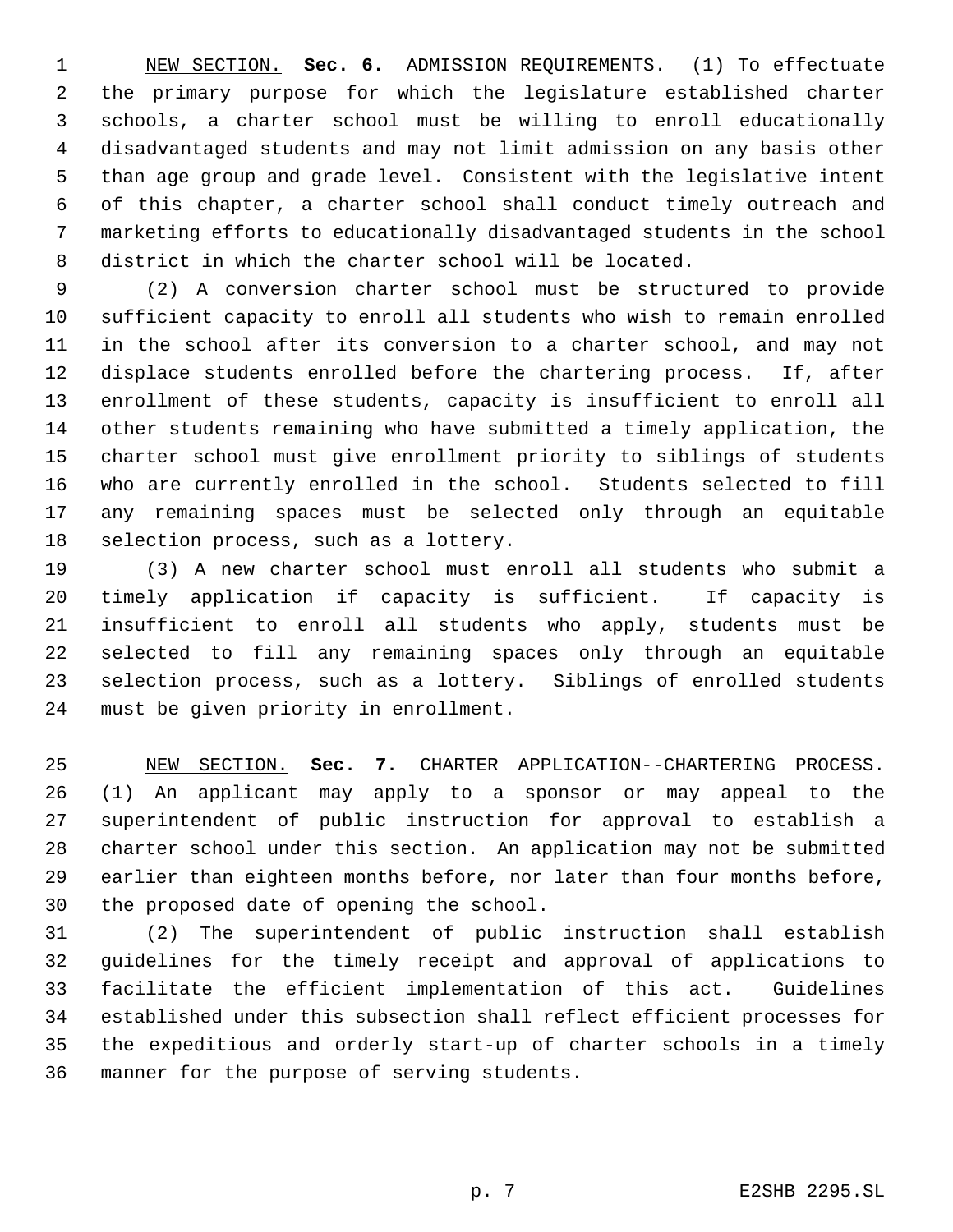(3) An application for a charter school must be submitted first to the board of directors of the school district in which the proposed charter school will be located, allowing for the board's consideration of the application in accordance with subsections (4) and (5) of this section, before an appeal may be filed with the superintendent of public instruction. A copy of each application submitted to a sponsor also must be provided to the superintendent of public instruction.

 (4) The school district board of directors must decide, within forty-five days of receipt of the application, whether to hold a public hearing in the school district to take public comment on the application and, if a hearing is to be held, must schedule it within seventy-five days of receipt of the application. If the school board intends to accept the application, one or more public hearings must be held before granting a charter; however a school board is not required to hold a public hearing before rejecting an application. The school board must either accept or reject the application within one hundred five days after receipt of the application. The one hundred five-day deadline for accepting or rejecting the charter school application may be extended for an additional thirty days if both parties agree in writing.

 (5) If the school board does not hold a public hearing or rejects the application after holding one or more public hearings, the school board must notify the applicant in writing of the reasons for that decision. The applicant may submit a revised application for the school board's reconsideration and the school board may provide assistance to improve the application. If the school board rejects the application after a revised application is submitted, the school board must notify the applicant in writing of the reasons for the rejection.

 (6) At the request of the applicant or the sponsor, the superintendent of public instruction may review the charter application and provide technical assistance.

 (7) If a school district board does not approve an application to start a new charter school, the applicant may file an appeal to the superintendent of public instruction for further review of the application.

 (8) Upon receipt of a request for review, the superintendent must attempt to mediate a resolution between the applicant and the school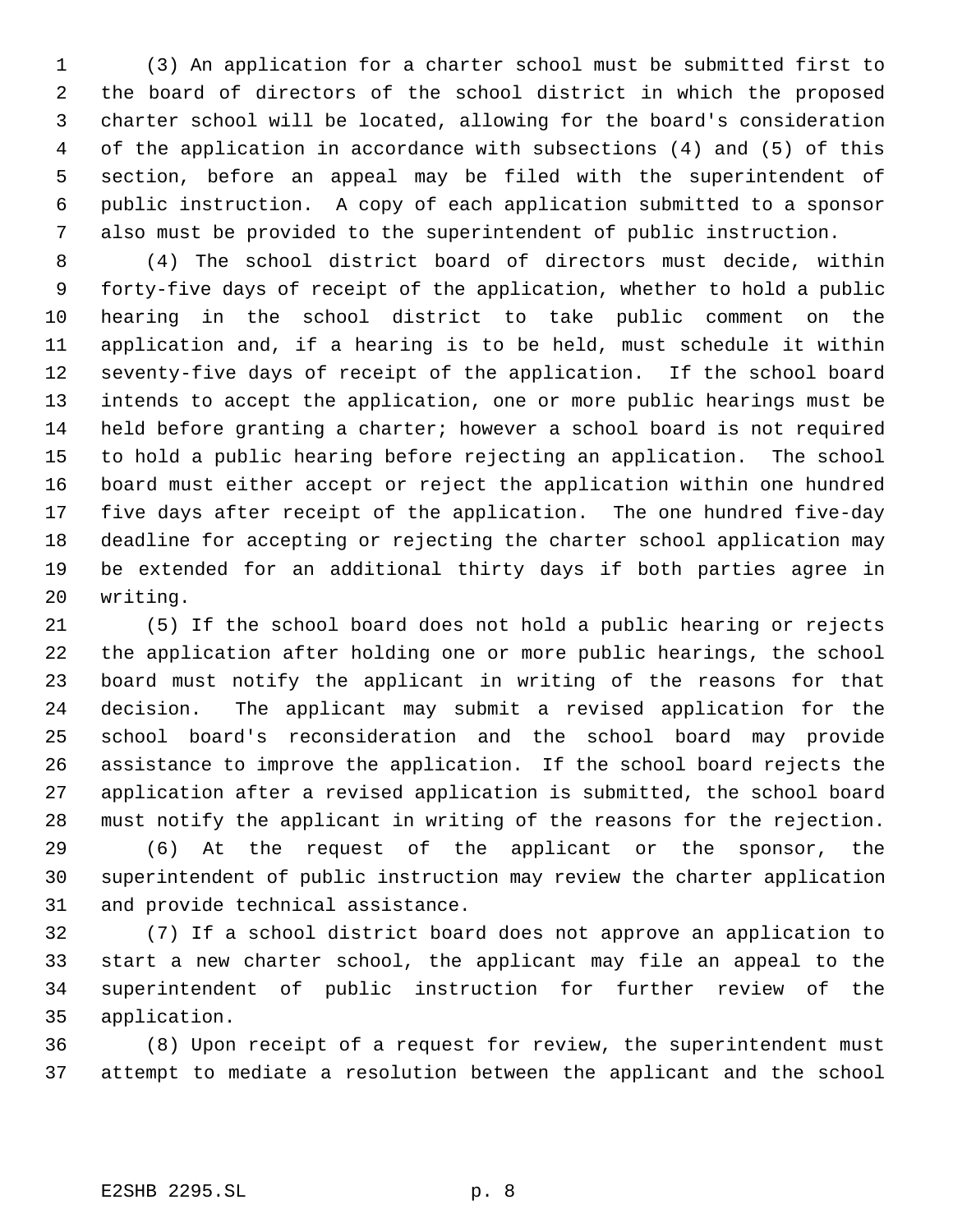district board, and may recommend to the applicant and school district board revisions to the application.

 (9) If the school district board does not accept the revisions and does not approve the application, the superintendent must review the application. The superintendent, after exercising due diligence and good faith, must approve the application if the superintendent finds: (a) The criteria in section 9 of this act have been met; (b) the approval will be within the annual limits in section 16 (1) and (2) of this act; and (c) the approval is consistent with the legislative intent for which charter schools are authorized and is in the best interests of the children of the proposed school. The superintendent may permit the board of directors of an educational service district to assume the rights and responsibilities of implementing and administering a charter approved under this section, but if no such board agrees to assume the role of alternate sponsor, the superintendent of public instruction shall assume the rights and responsibilities of implementing and administering the charter and shall become the alternate sponsor.

 (10) The superintendent must reject the application if the superintendent finds: (a) The criteria in section 9 of this act have not been met; (b) the approval will not be within the annual limits established in section 16 (1) and (2) of this act; or (c) the approval is inconsistent with the legislative intent for which charter schools are authorized and is not in the best interests of the children of the proposed school. If the superintendent rejects the application, the superintendent must notify the applicant in writing of the reasons for the rejection.

 (11) Educational service districts and the superintendent of public instruction are encouraged to assist schools and school districts in which significant numbers of students persistently fail to meet state standards with completing the chartering process. Assistance from an educational service district or from the superintendent of public instruction may include, but is not limited to, identifying potential eligible applicants, and assisting with the charter application and approval processes.

 (12) Consistent with the corrective action provisions in the federal no child left behind act of 2001, the superintendent of public instruction may use the chartering process as an intervention strategy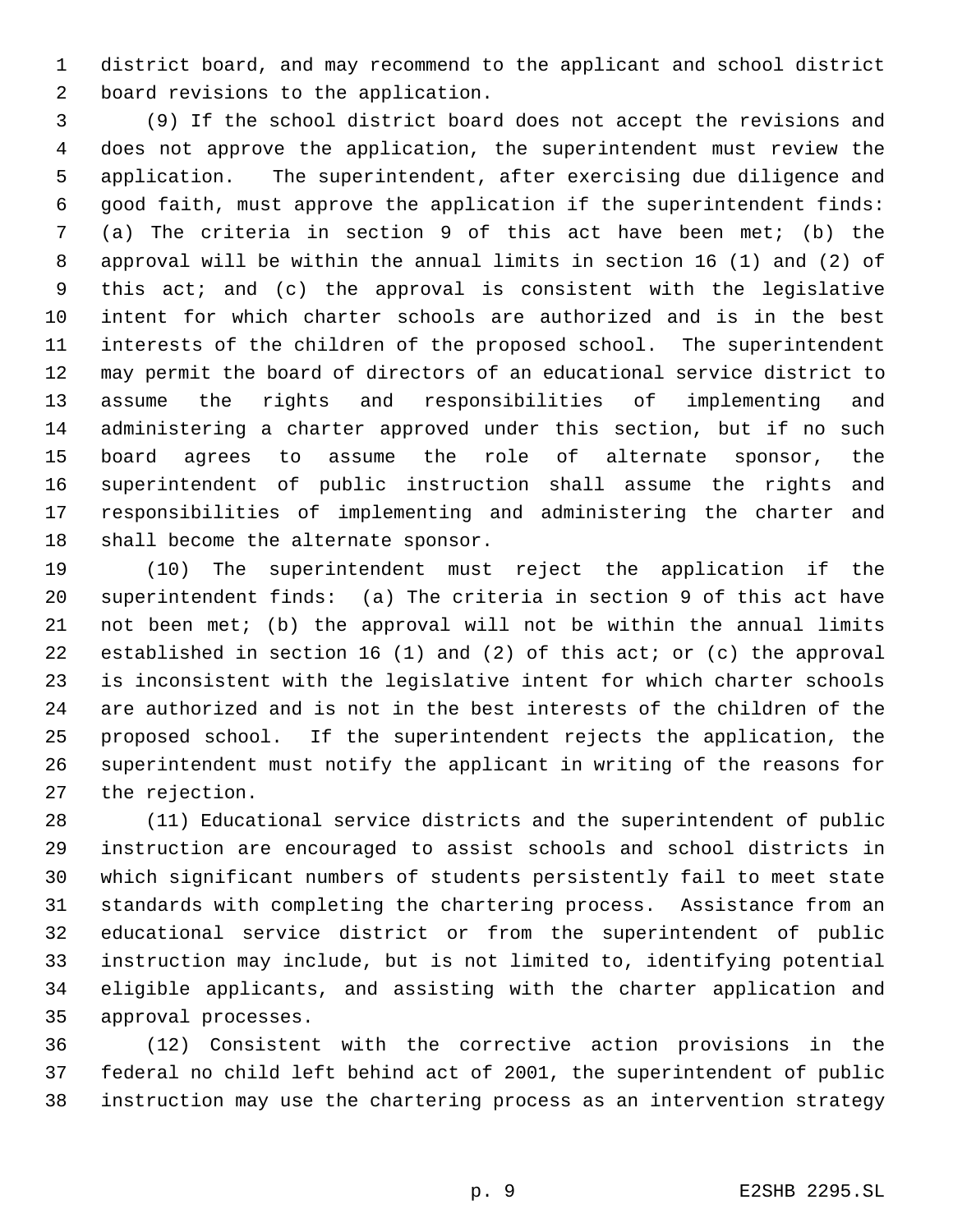to meet federal student achievement and accountability requirements. The superintendent may require a local school district board of directors to convert a public school to a charter public school or, if the superintendent determines it would be more appropriate, may require a local school district board of directors to consent to conversion of the school by an educational service district board of directors or the superintendent.

 NEW SECTION. **Sec. 8.** APPLICATION REQUIREMENTS. The charter school application is a proposed contract and must include:

 (1) The identification and description of the nonprofit corporation submitting the application, including the names, descriptions, curriculum vitae, and qualifications of the individuals who will operate the school, all of which are subject to verification and review;

 (2) The nonprofit corporation's articles of incorporation, bylaws, and most recent financial statement and balance sheet;

 (3) A mission statement for the proposed school, consistent with the description of legislative intent in this chapter, including a statement of whether the proposed charter school's primary purpose is 20 to serve educationally disadvantaged students;

 (4) A description of the school's educational program, curriculum, and instructional strategies, including but not limited to how the charter school will assist its students, including educationally 24 disadvantaged students, in meeting the state's academic standards;

 (5) A description of the school's admissions policy and marketing program, and its deadlines for applications and admissions, including its program for community outreach to families of educationally disadvantaged students;

 (6) A description of the school's student performance standards and requirements that must meet or exceed those determined under chapter 28A.655 RCW, and be measured according to the assessment system determined under chapter 28A.655 RCW;

 (7) A description of the school's plan to evaluate student performance and the procedures for taking corrective action if student performance at the charter school falls below standards established in its charter;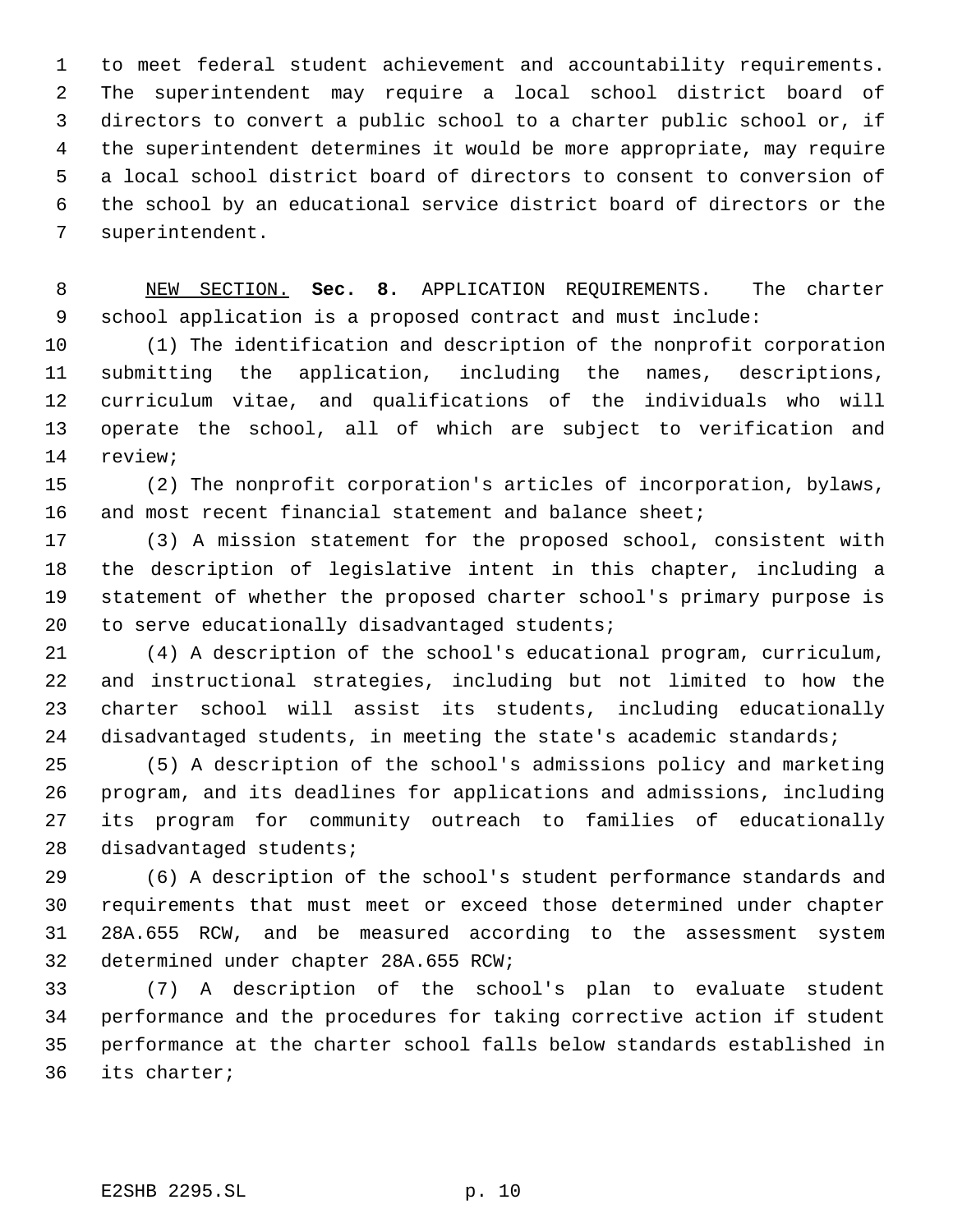(8) A description of the financial plan for the school. The plan shall include: (a) A proposed five-year budget of projected revenues and expenditures; (b) a plan for starting the school; (c) a five-year facilities plan; (d) evidence supporting student enrollment projections of at least twenty students; and (e) a description of major contracts planned for administration, management, equipment, and services, including consulting services, leases, improvements, real property purchases, and insurance;

 (9) A description of the proposed financial management procedures and administrative operations, which shall meet or exceed generally accepted standards of management and public accounting;

 (10) An assessment of the school's potential legal liability and a description of the types and limits of insurance coverage the nonprofit corporation plans to obtain. A liability insurance policy of at least five million dollars is required;

 (11) A description of the procedures to discipline, suspend, and expel students;

 (12) A description of procedures to assure the health and safety of students, employees, and guests of the school and to comply with 20 applicable federal and state health and safety laws and regulations;

 (13) A description of the school's program for parent involvement 22 in the charter school;

 (14) Documentation sufficient to demonstrate that the charter school will have the liquid assets available to operate the school on an ongoing and sound financial basis;

 (15) Supporting documentation for any additional requirements that are appropriate and reasonably related to operating the charter school that a sponsor or alternate sponsor may impose as a condition of approving the charter; and

 (16) A description of the quality management plan for the school, including its specific components.

 NEW SECTION. **Sec. 9.** APPROVAL CRITERIA. A sponsor or alternate sponsor may approve an application for a charter school, if in the sponsor's or alternate sponsor's reasonable judgment, after exercising due diligence and good faith, the sponsor or alternate sponsor finds: (1) The applicant is an eligible public benefit nonprofit

corporation and the individuals it proposes to manage and operate the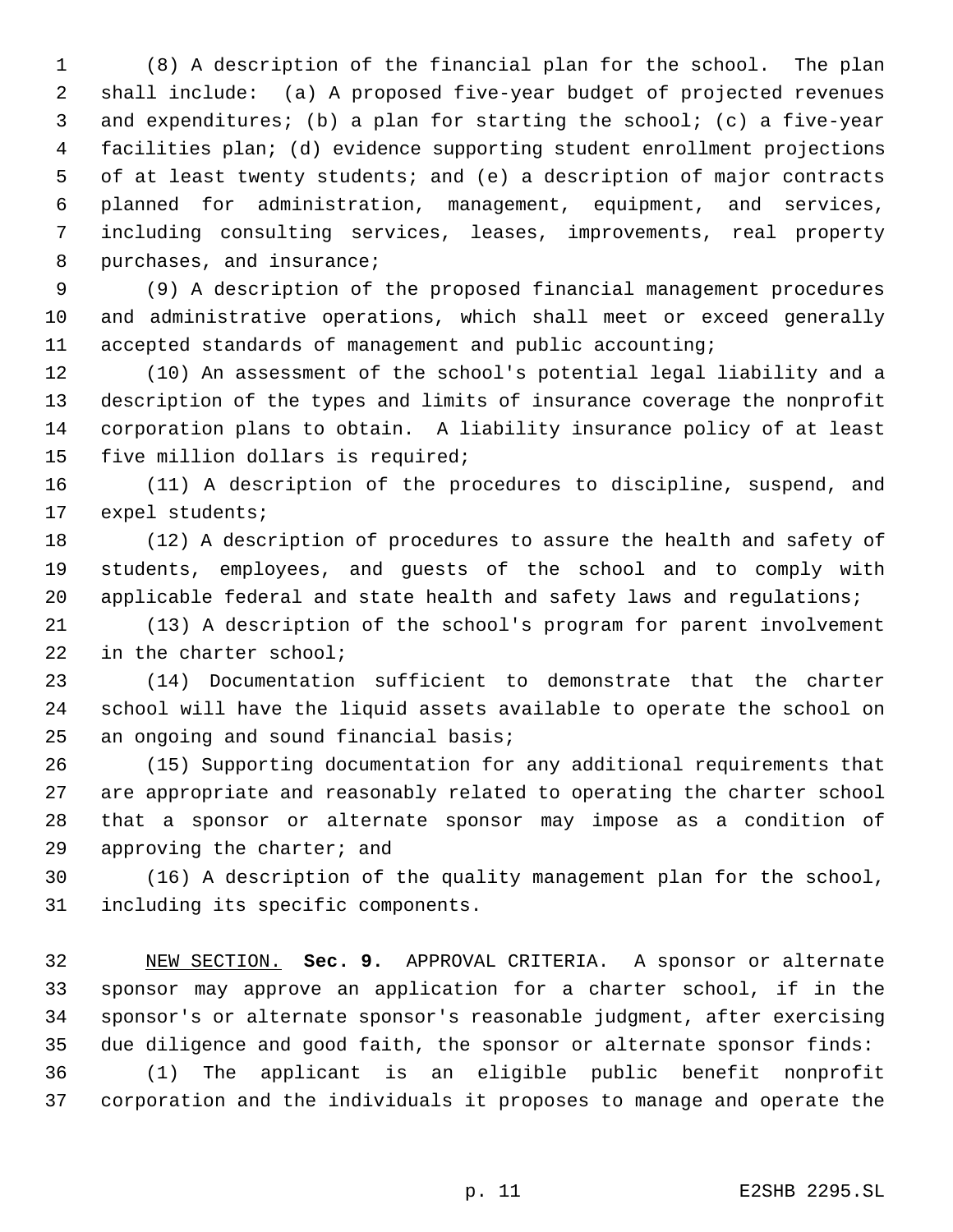school are qualified to operate a charter school and implement the proposed educational program that is free from religious or sectarian influence;

 (2) The public benefit nonprofit corporation has been approved or conditionally approved by the internal revenue service for tax exempt status under section 501(c)(3) of the internal revenue code of 1986 (26 7 U.S.C. Sec.  $501(c)(3)$ ;

 (3) The mission statement is consistent with the description of legislative intent and restrictions on charter school operations in this chapter. The sponsor or alternate sponsor must make a finding of whether or not the charter school's primary purpose is to serve educationally disadvantaged students;

 (4) The school's educational program, including its curriculum and instructional strategies, is likely to assist its students, including its educationally disadvantaged students, in meeting the state's academic standards;

 (5) The school's admissions policy and marketing program is consistent with state and federal law, and includes community outreach to families of educationally disadvantaged students;

 (6) The school's proposed educational program includes student academic performance standards and requirements that meet or exceed those determined under chapter 28A.655 RCW and are measured according to the assessment system determined under chapter 28A.655 RCW;

 (7) The application includes a viable plan to evaluate pupil performance and procedures to take appropriate corrective action if pupil performance at the charter school falls below standards established in its charter;

 (8) The financial plan for the school is designed to reasonably support the charter school's educational program based on a review of the proposed five-year budget of projected revenues, expenditures, and facilities;

 (9) The school's financial and administrative operations, including its audits, meet or exceed generally accepted standards of accounting 34 and management;

 (10) The assessment of the school's potential legal liability, and the types and limits of insurance coverage the school plans to obtain, are adequate. A minimum liability insurance policy of five million dollars is required;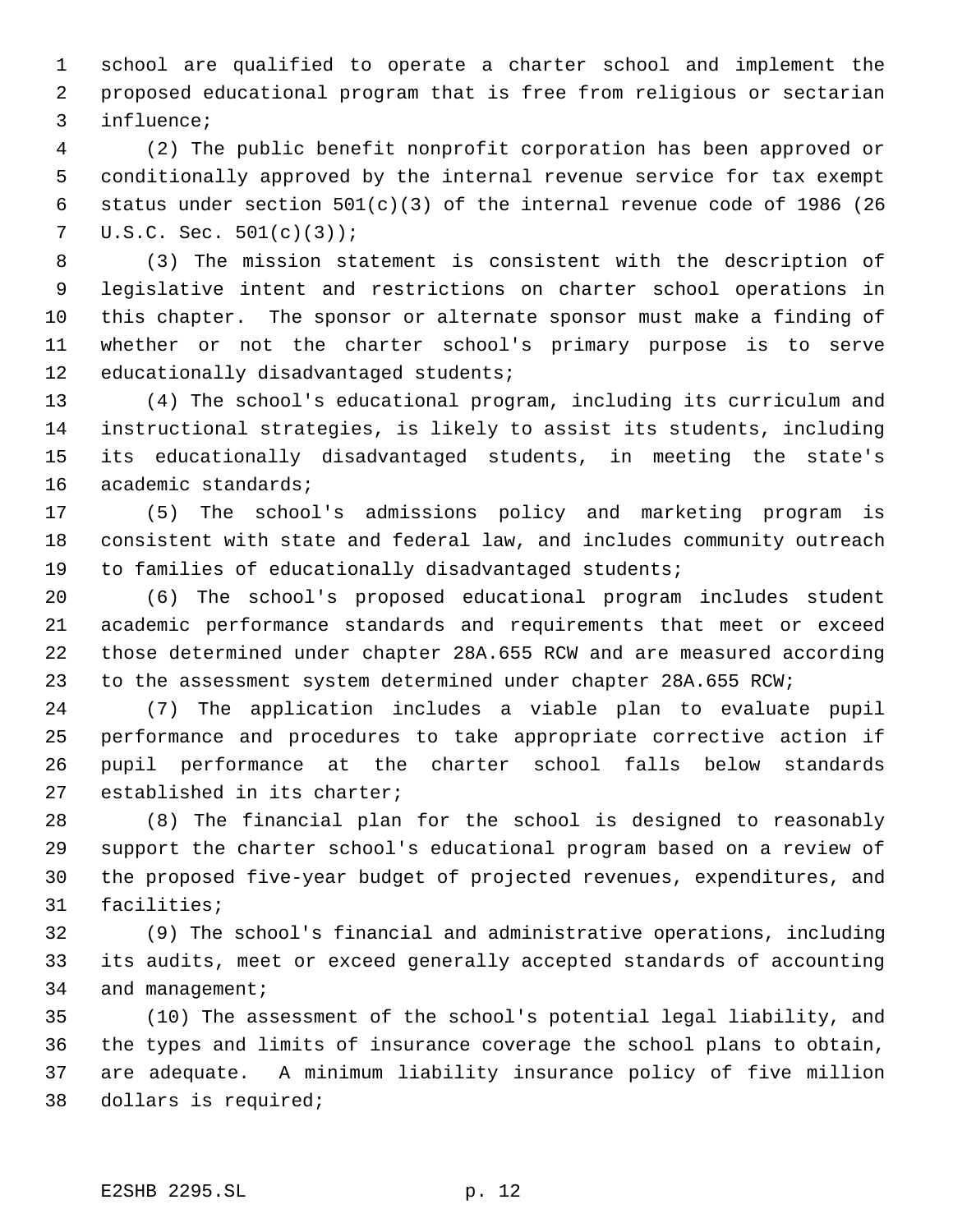(11) The procedures the school plans to follow to discipline, suspend, and expel students are reasonable and comply with state and federal law;

 (12) The procedures the school plans to follow to assure the health and safety of students, employees, and guests of the school comply with applicable state and federal health and safety laws and regulations;

 (13) The school has developed a program for parent involvement in the charter school;

 (14) The charter school will have the liquid assets available to operate the school on an ongoing and sound financial basis;

 (15) The applicant has met any additional requirements that are appropriate and reasonably related to the operation of a charter school that a sponsor or alternate sponsor imposed as a condition for approval of the charter; and

(16) The quality management plan for the school is adequate.

 NEW SECTION. **Sec. 10.** CHARTER AGREEMENT--AMENDMENT. (1) A charter application approved by a sponsor or an alternate sponsor with any changes or additions, and signed by an authorized representative of the applicant and the sponsor or alternate sponsor, constitutes a charter. A charter to convert a public school must include provisions for the disposition, including assignment or reassignment, of the employees of the school before its conversion and after conversion.

 (2) A charter may be amended during its term at the request of the charter school board of directors and on the approval of the sponsor or alternate sponsor.

 (3) A charter may not prohibit and must provide for the application of laws applicable to charter schools or to charter school boards of directors enacted after the effective date of this section.

 NEW SECTION. **Sec. 11.** CHARTER RENEWAL AND REVOCATION. (1) An approved plan to establish a charter school is effective for five years from the first day of operation. At the conclusion of the first three years of operation, the charter school may apply to the original sponsor or alternate sponsor for renewal. A request for renewal must be submitted no later than six months before the expiration of the charter.

(2) A charter school renewal application must include: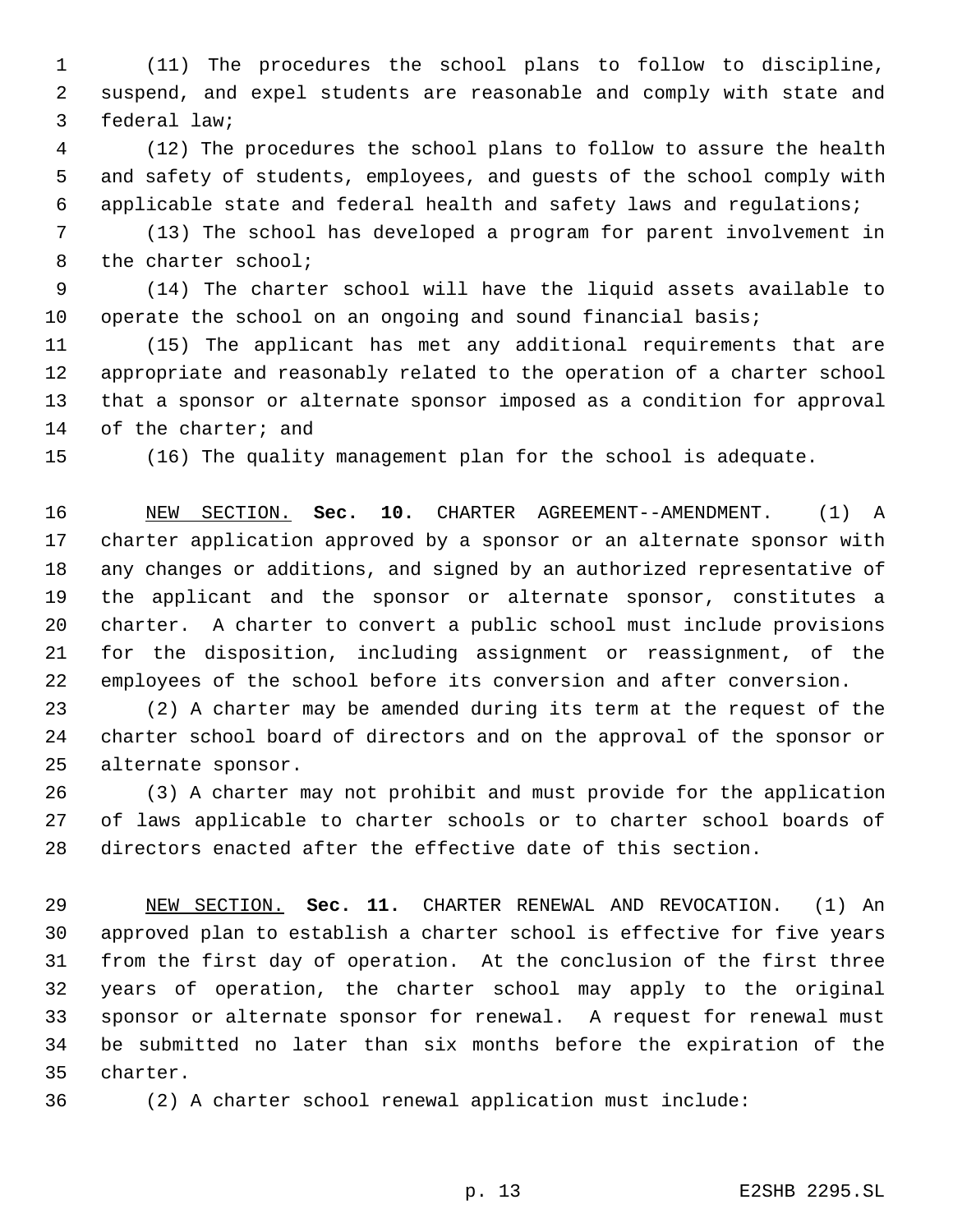(a) A report on the progress of the charter school in achieving the goals; student performance standards, including the student performance standards adopted by rule by the academic achievement and accountability commission in accordance with RCW 28A.655.030; the number and percentage of educationally disadvantaged students served; and other terms of the charter;

 (b) A financial statement that discloses the costs of administration, instruction, and other expenditure objects and activities of the charter school; and

 (c) All audit information from independent sources regarding the charter school, if available, and all self assessments and corresponding corrective action plans.

 (3) The sponsor or alternate sponsor shall reject the application for renewal if the academic progress of students in the charter school, as measured by the standards and assessments in chapter 28A.655 RCW, is inferior, for the most recent two consecutive years, to the average progress of students in the district in which the charter school is located when similar student populations are compared.

 (4) The sponsor or alternate sponsor may reject the application for renewal if any of the following occurred:

 (a) The charter school materially violated its charter with the sponsor or alternate sponsor;

 (b) The students enrolled in the charter school failed to meet student performance standards identified in the charter, including the student performance standards adopted by rule by the academic achievement and accountability commission in accordance with RCW 28A.655.030;

 (c) The charter school failed to meet generally accepted standards of fiscal management; or

 (d) The charter school violated provisions in law that have not been waived in accordance with this chapter.

 (5) A sponsor or alternate sponsor shall give written notice of its intent not to renew the charter school's request for renewal to the charter school within three months of the request for renewal in order to allow the charter school an opportunity to correct identified deficiencies in its operation. At the request of the board of directors of the charter school, the sponsor or alternate sponsor shall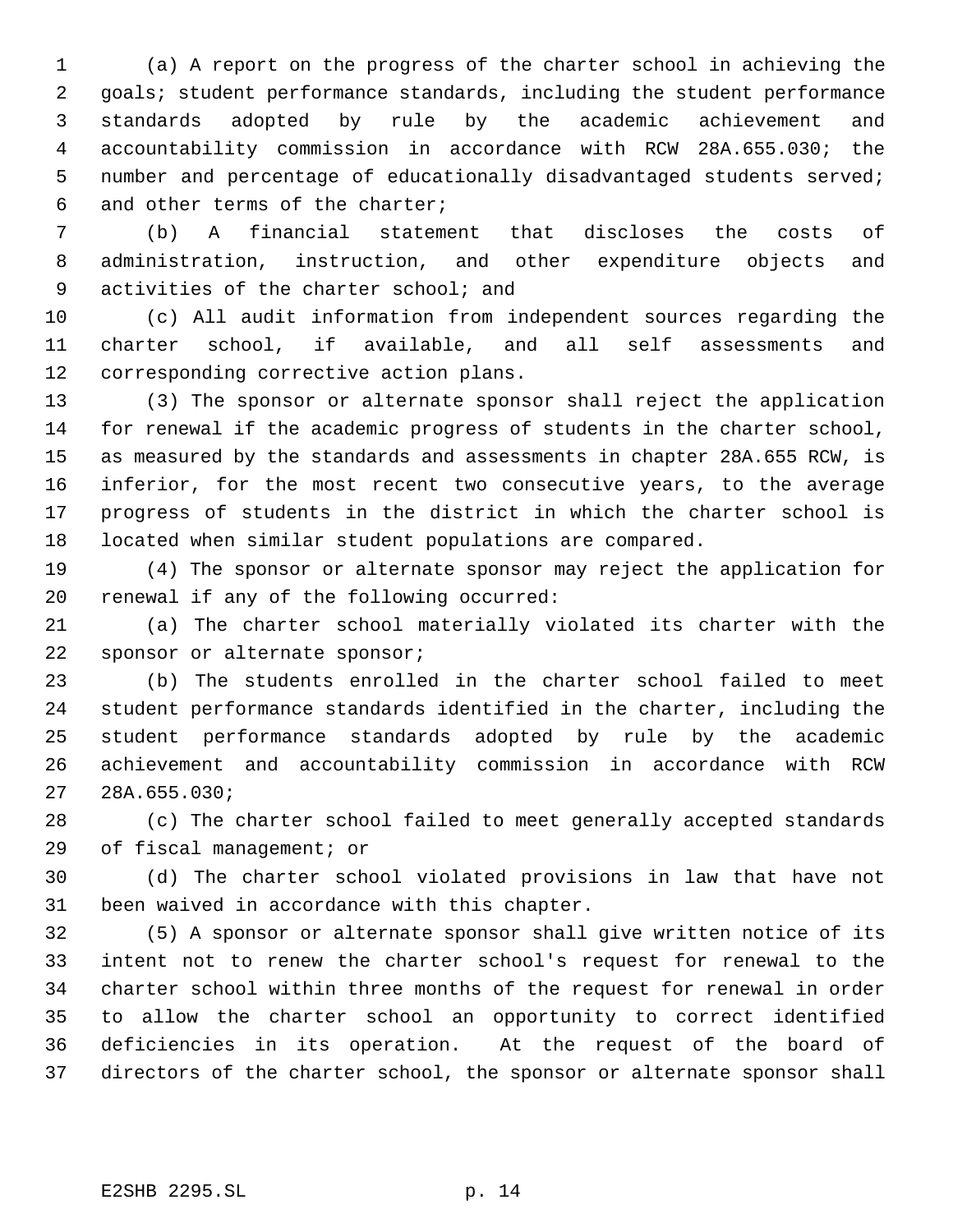review its decision for nonrenewal within forty-five days of receiving a request for review and supporting documentation sufficient to demonstrate that any deficiencies have been corrected.

 (6)(a) The sponsor or alternate sponsor may revoke a previously approved charter before the expiration of the term of the charter, and before application for renewal, if any of the following occurred:

 (i) The charter school materially violated its charter with the sponsor or alternate sponsor;

 (ii) The charter school failed to meet generally accepted standards 10 of fiscal management; or

 (iii) The charter school violated provisions in law that have not been waived in accordance with this chapter.

 (b) Except in cases of emergency where the health and safety of children are at risk, a charter may not be revoked unless the sponsor or alternate sponsor first provides:

 (i) Written notice to the charter school of the specific violations alleged;

 (ii) One or more public hearings in the school district in which 19 the charter school is located; and

 (iii) A reasonable opportunity and a sufficient period of time for the charter school to correct the identified deficiencies.

 (c) If, after following the procedures in (b) of this subsection, the sponsor or alternate sponsor determines that revoking the charter is necessary to further the intent of this chapter, the sponsor or alternate sponsor may revoke the charter. The sponsor or alternate sponsor shall provide for an appeal process upon such a determination.

 (d) If a sponsor or alternate sponsor revokes the charter, the sponsor or alternate sponsor, upon a request by the charter school, shall provide technical assistance to the charter school to complete the plan required and carry out the tasks identified in subsection (7) of this section.

 (7) A charter school planning to close or anticipating revocation or nonrenewal of its charter shall provide a plan setting forth a timeline and the responsible parties for disposition of students and student records and disposition of finances.

 (a) Immediately following the decision to close a school, the school must: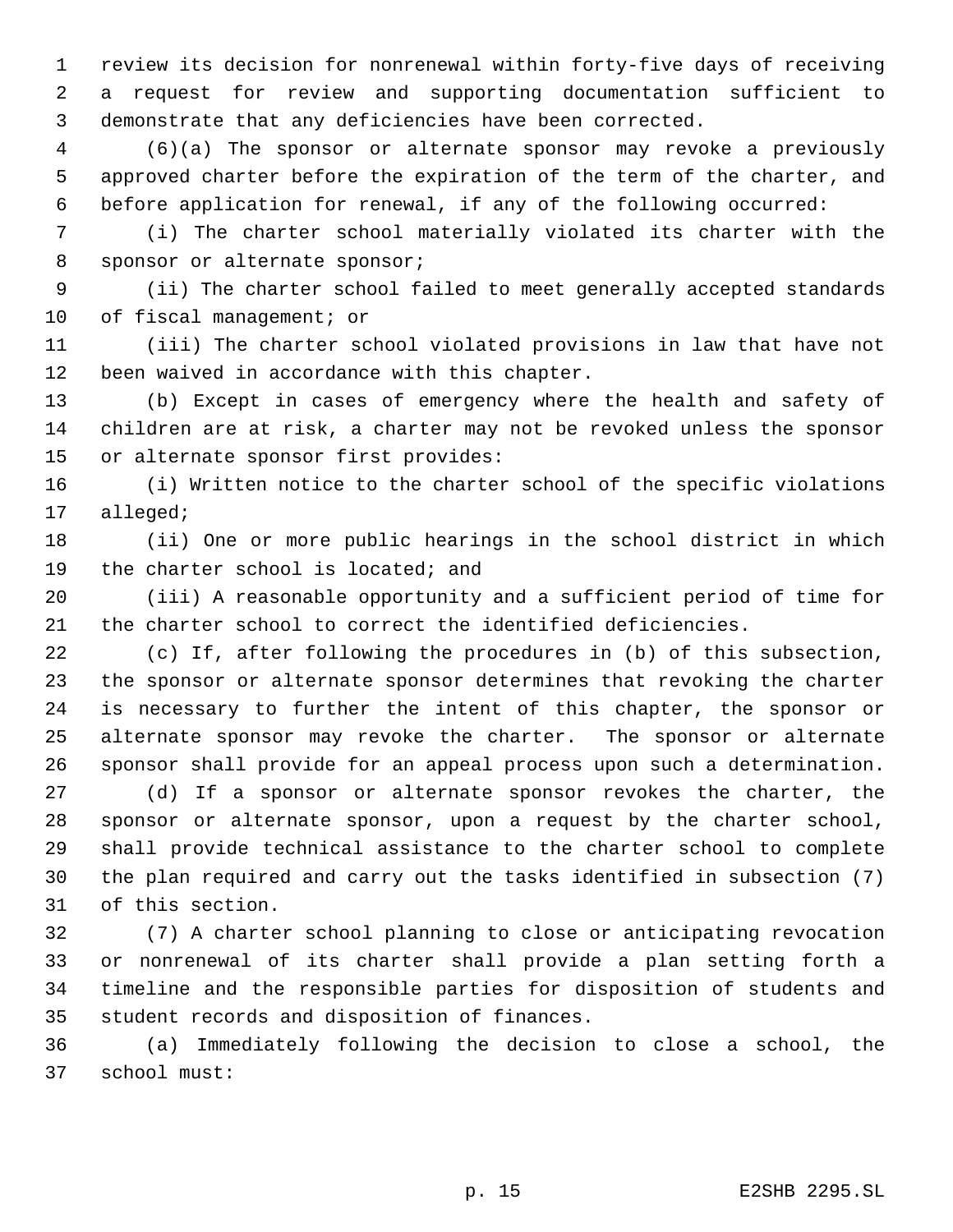(i) Submit to the sponsor or alternate sponsor a list of parent addresses and proof that the school has communicated the impending 3 closure of the school to all parents and staff;

 (ii) Assign staff responsible for transition of student records and for providing assistance to students and parents in transferring from the charter school to the district public, private, or home school chosen by the family;

 (iii) Provide the names and contact information for staff responsible for transfer of student records, as well as the projected transition tasks and timelines to the sponsor or alternate sponsor, and upon completion of student transition, provide a list of students and a brief description of the disposition of their student records to the sponsor or alternate sponsor.

 (b) Before closing the charter school the charter school board of directors shall:

 (i) Identify a trustee who will, through the process of closing the school and for a term of ten years after closing, assume responsibility for school and student records, and notify the sponsor or alternate sponsor of the name and contact information for the trustee;

 (ii) Determine the amount of anticipated revenue due to the school as well as anticipated liabilities, and provide a complete asset and liability report to the sponsor or alternate sponsor;

 (iii) Create a current and projected payroll and payroll benefits 24 commitment;

 (iv) List each employee, job, and the funds necessary to complete the educational calendar balance of the year, the transition of students and records, and the administrative close-down tasks;

(v) Determine the total moneys required to complete contracts;

(vi) Schedule an audit and set aside funds to cover costs; and

 (vii) Provide the sponsor or alternate sponsor with a plan to close the school and to dispose of all property owned by the charter school.

 NEW SECTION. **Sec. 12.** FUNDING. (1) The superintendent of public instruction shall provide prompt and timely funding for a charter school including regular apportionment, special education, categorical, student achievement, and other nonbasic education moneys. Allocations shall be based on the statewide average staff mix ratio of all noncharter public schools from the prior school year and the school's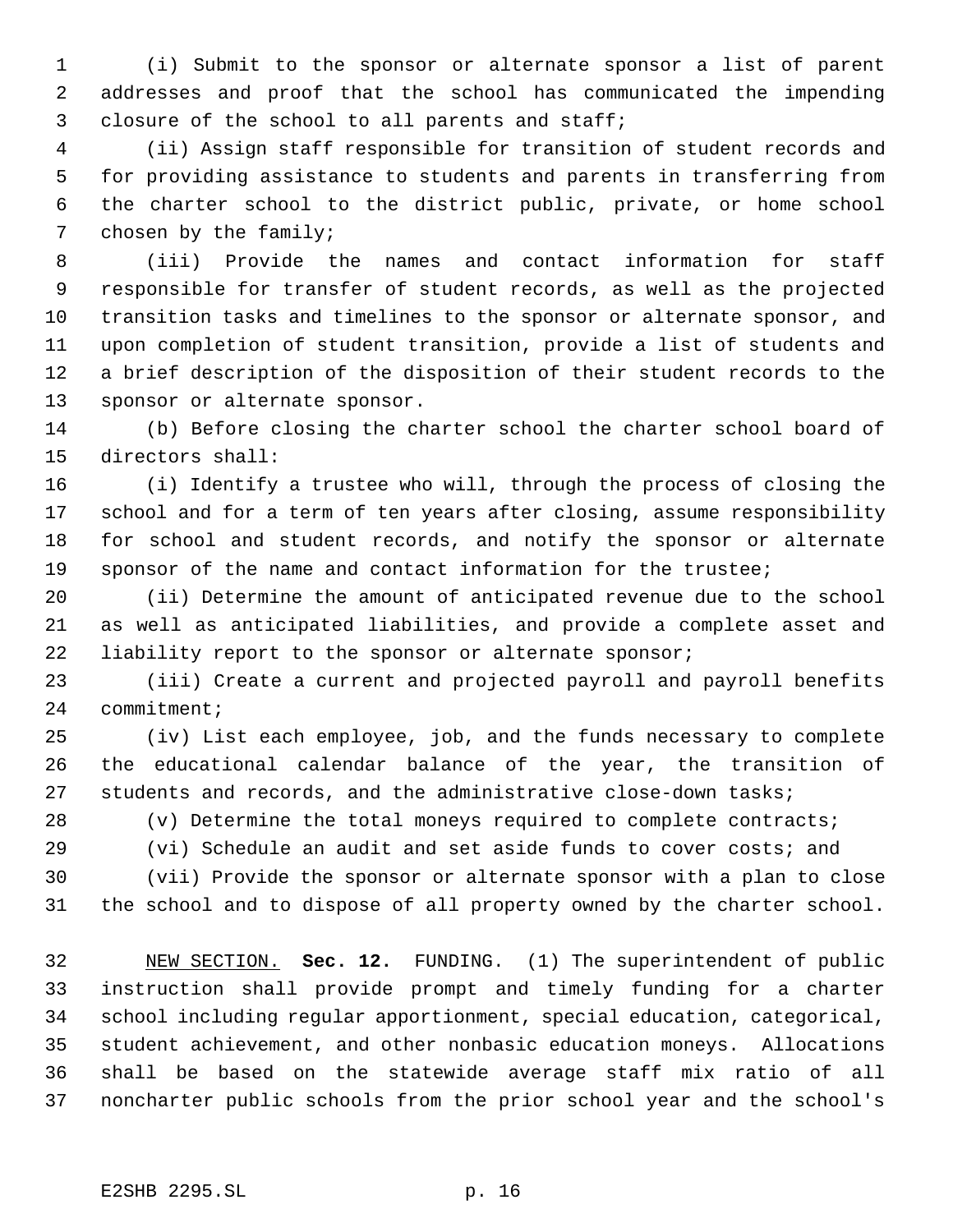actual FTE enrollment, except that vocational education funding for grades nine through twelve shall be provided based on eighteen and one- half percent of the charter school's actual FTE enrollment for grades nine through twelve. Enhanced staff ratio funding provided to school districts through the omnibus appropriations act shall be allocated to a charter school regardless of whether the school maintains the enhanced staffing ratio. A charter school is not eligible for enhanced small school assistance funding. Categorical funding shall be allocated to a charter school based on the same funding criteria used for noncharter public schools, except that the charter school is exempt from rules and statutes regarding the expenditure of these funds. A charter school is eligible to apply for state grants on the same basis as a school district. Those allocations to a charter school that are included in RCW 84.52.0531(3) (a) through (c) shall be included in the levy base of the district in which the charter school is located.

(2) For charter schools sponsored by a school district:

 (a) Conversion charter schools are eligible for local levy moneys approved by the voters before the start-up date of the school as determined by the sponsor, and the school district shall allocate levy moneys to a conversion charter school.

 (b) New charter schools are not eligible for local levy moneys approved by the voters before the start-up date of the school as determined by the sponsor, and the district shall not allocate those levy moneys to a new school.

 (c) For levies submitted to voters after the start-up date of a charter school, the school shall be included in levy planning, budgets, and funding distribution in the same manner as other district-sponsored public schools.

 (d) A conversion charter school is eligible for state matching funds for common school construction if a sponsoring school district determines it has received voter approval of local capital funds for the project.

 (e) A conversion charter school is entitled to the continued rent- free use of its existing facility, regardless of whether the conversion school is sponsored by the local school district or by an alternate sponsor. The district remains responsible for major repairs and safety upgrades that may be required for the continued use of the facility as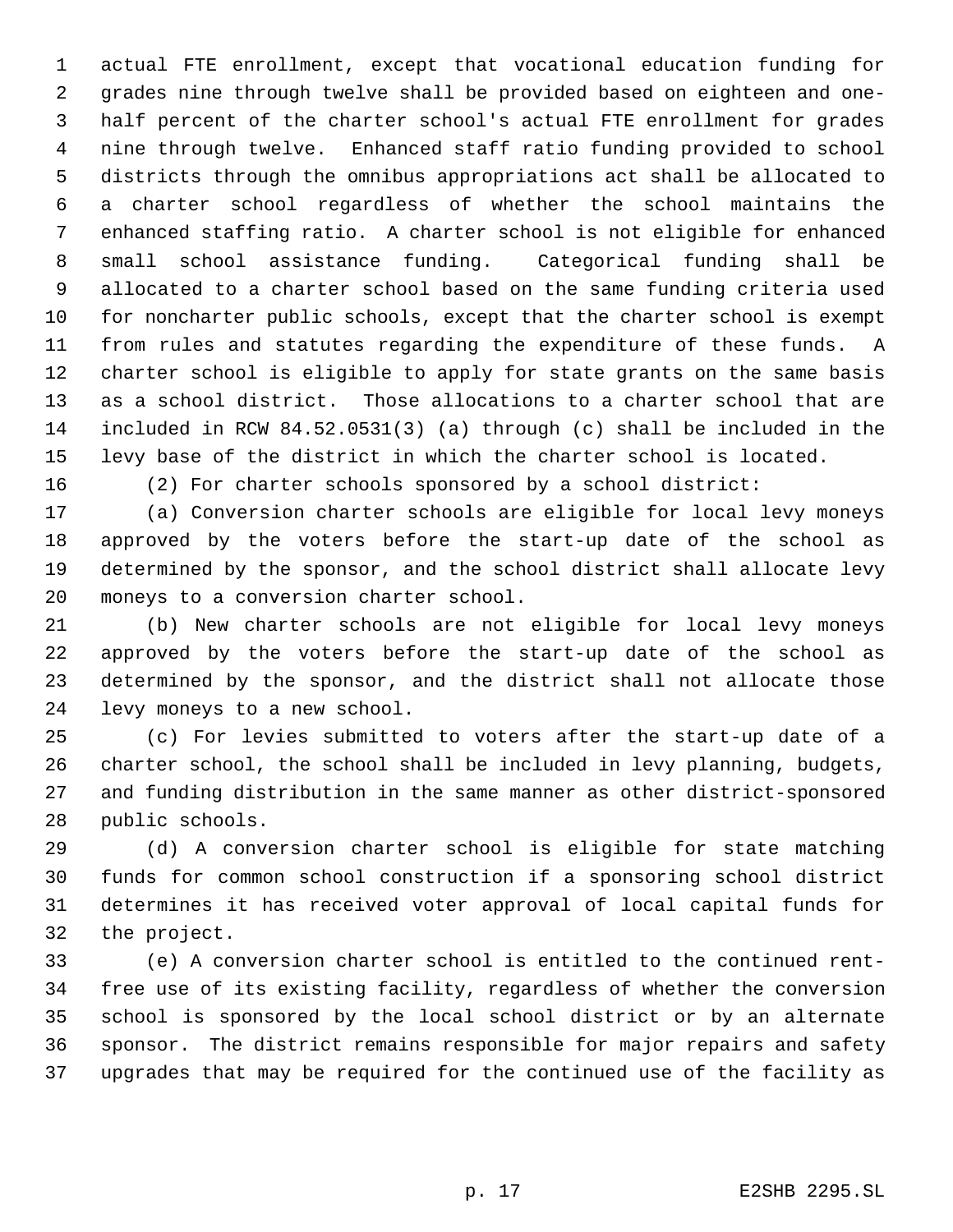a public school. The charter school is responsible for routine maintenance of the facility, including but not limited to, cleaning, painting, gardening, and landscaping.

 (3) No local levy money may be allocated to a charter school if the charter school is sponsored by an alternate sponsor.

 (4) Within available funds as the legislature may appropriate, new charter schools operating for the primary purpose of serving educationally disadvantaged students under section 16(2) of this act that are not otherwise eligible for levy money shall receive state funding in an amount not greater than the amount the school would have received if eligible.

 (5) Sponsors and alternate sponsors shall submit, by November 1st of each year, to the office of the superintendent of public instruction, annual year-end financial information, as prescribed by the superintendent, for each charter school sponsored in the previous school year.

 NEW SECTION. **Sec. 13.** ADMINISTRATION FEE. To offset costs to oversee and administer the charter, a sponsor or an alternate sponsor may retain up to three percent of state funding and local excess levy funding, if applicable, allocated to the charter school. Except for the administration fee in this section, no other offsets or deductions are allowed, whether for central administration or other off-site support services, from a charter school's per-pupil share of state appropriations, local levies, or other funds, unless the charter school has contracted with a school district to obtain specific additional services.

 NEW SECTION. **Sec. 14.** LEAVES OF ABSENCE. If a school district employee makes a written request for an extended leave of absence to work at a charter school, the school district shall grant the request. The school district may require that the request for leave be made up to ninety days before the employee would otherwise have to report for duty. The leave shall be granted for any request for up to two years. If the employee returns to the school district within the two-year period, the employee shall be hired before the district hires anyone else with fewer years of statewide service, with respect to any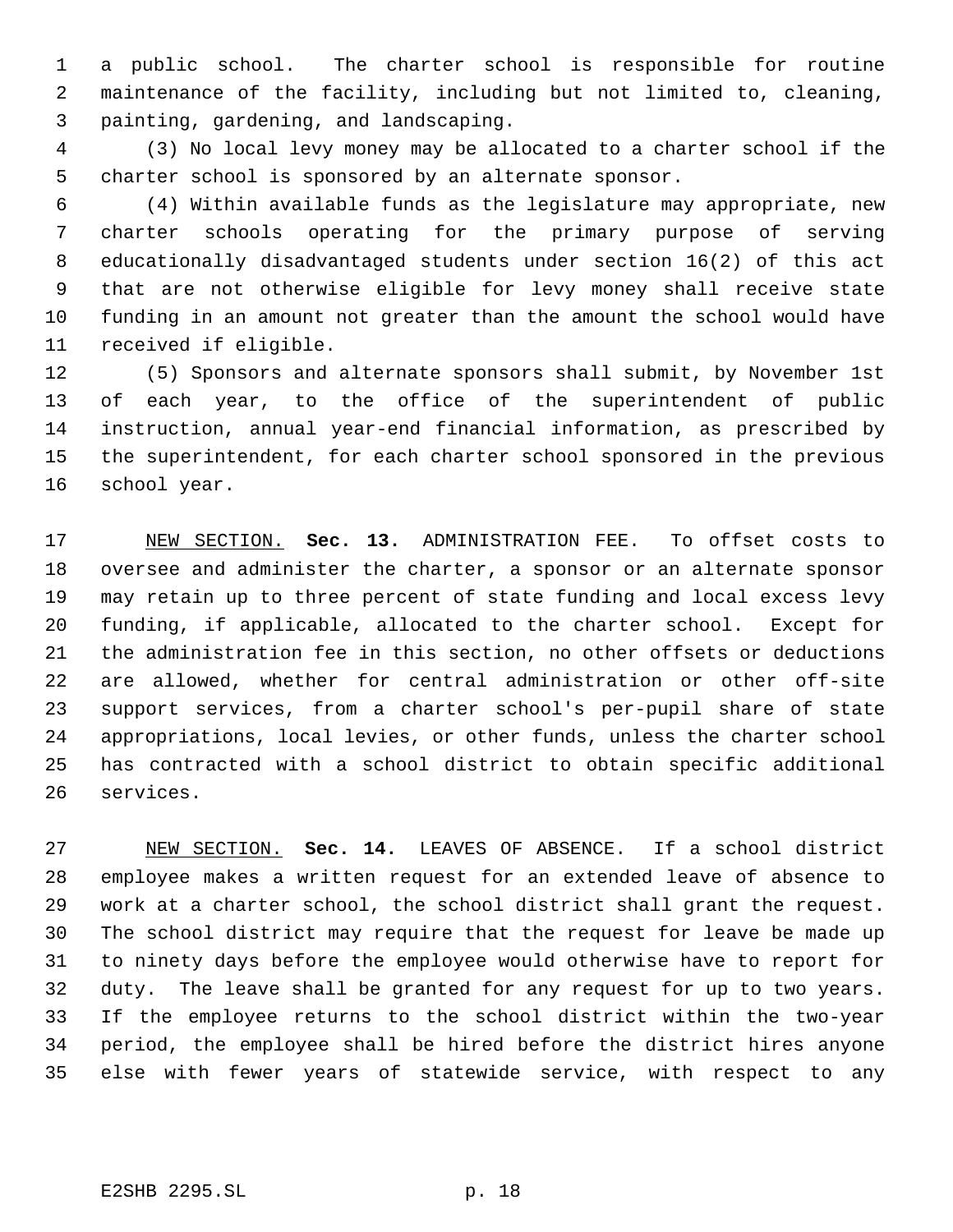position for which the returning employee is certificated or otherwise qualified.

 NEW SECTION. **Sec. 15.** STUDY OF CHARTER SCHOOLS. Subject to funding, the Washington institute for public policy shall study the implementation and effectiveness of this act. The institute shall report to the legislature on the effectiveness of charter schools in raising student achievement and the impact of charter schools. The institute also shall examine and discuss whether and how charter schools have enhanced education reform efforts and recommend whether relaxing or eliminating certain regulatory requirements for other public schools could result in improved school performance at those schools. The institute shall recommend changes to this chapter including improvements that could be made to the application and approval process. A preliminary report of the study is due to the legislature by March 1, 2007, and a final report is due September 1, 2008.

 NEW SECTION. **Sec. 16.** NUMBER OF CHARTER SCHOOLS. (1) A maximum of forty-five new charter schools may be established statewide during the six consecutive years in which new charter schools are authorized to be created under this chapter.

 (a) For purposes of this section, a year begins on July 1st and ends on June 30th. In each of the three years beginning July 1, 2004, and ending June 30, 2007, not more than five new charter schools may be established. In each of the three years beginning July 1, 2007, and ending June 30, 2010, not more than ten new charter schools may be established.

 (b) These annual allocations are cumulative so that if the maximum number of allowable new charters is not reached in any given year the maximums are increased accordingly for the successive years, but in no case shall the total number exceed forty-five without further legislative authorization.

 (c) Applications for charter schools may be submitted on the effective date of this section.

 (d) The superintendent of public instruction shall maintain copies of all approved charter applications. An applicant may obtain copies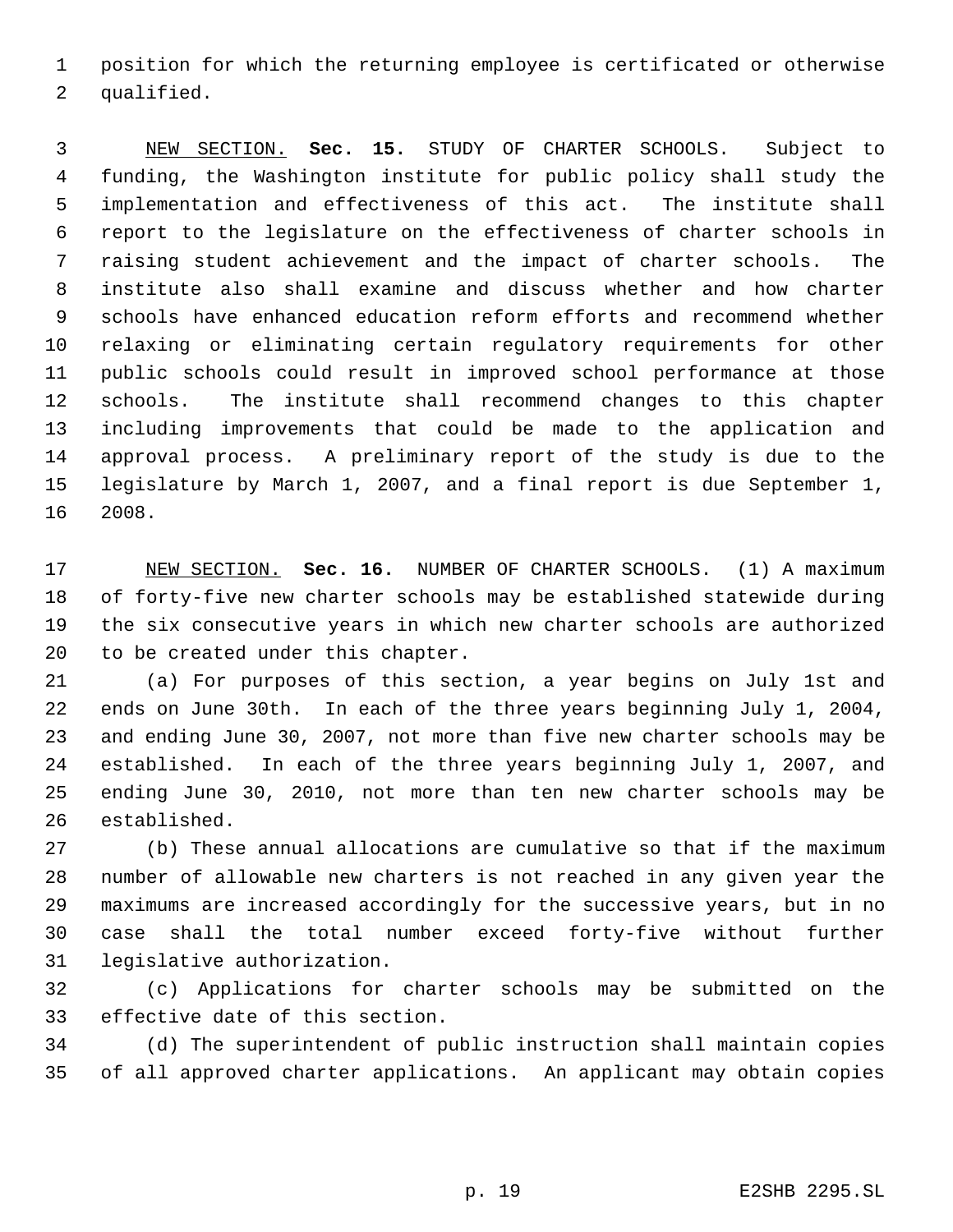of those applications from the office of the superintendent of public instruction.

 (2) Consistent with the legislative intent of this chapter, a majority of the annual number of new charter schools that may be established under subsection (1) of this section are reserved to implement charter schools established for the primary purpose of serving educationally disadvantaged students, and that are located in, or accessible to students who live in, geographic areas in which a large proportion of the students have difficulty meeting state academic content and student achievement standards, or geographic areas, including urban and rural areas, in which a large proportion or number of public schools have been identified for improvement, corrective action, or restructuring under the federal no child left behind act of 2001, as follows:

 (a) For new schools allowed during the first year beginning July 1, 2004, a majority are reserved until the thirty-first day after the effective date of this section; and

 (b) For new schools allowed during the second through sixth years, a majority are reserved until March 31st of each year.

 (3) To ensure compliance with the annual limits for establishing new charter schools, authorization from the superintendent of public instruction must be obtained before implementing an approved charter for a new school. Sponsors and alternate sponsors shall promptly notify the superintendent of public instruction when a charter is approved, and shall indicate whether the charter school's primary purpose is to serve educationally disadvantaged students. Upon the receipt of notice from a sponsor or alternate sponsor that a charter has been approved, the superintendent shall authorize implementing the approved charter establishing the school in compliance with the limits on the maximum number of new charters allowed under subsection (1) of this section and in compliance with the dates until which the majority of new charters each year are reserved under subsection (2) of this section. If the superintendent receives simultaneous notification of approved charters that exceed the annual allowable limits in subsections (1) and (2) of this section, the superintendent shall select approved charters for authorization through a lottery process, and shall assign implementation dates accordingly.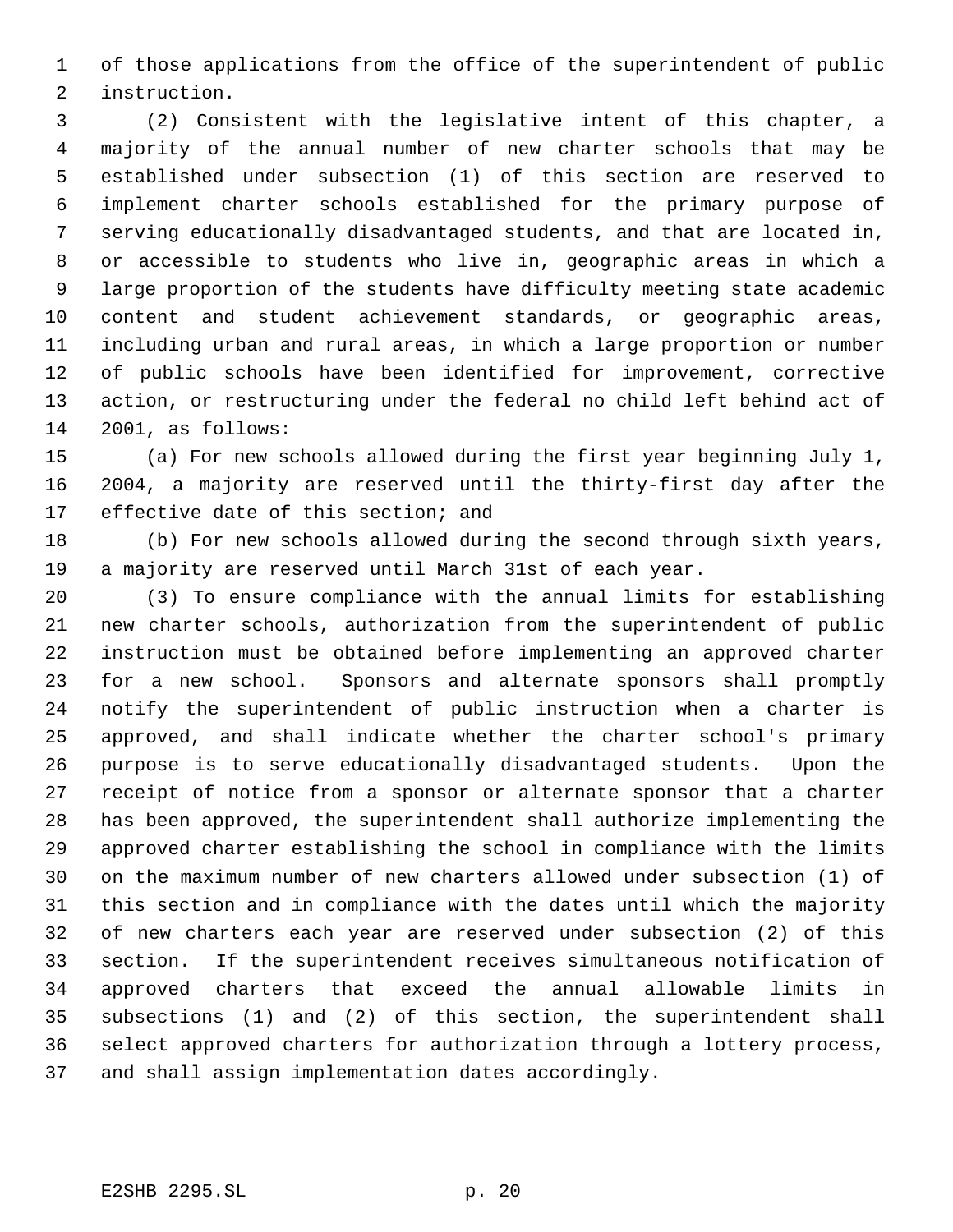(4) If the number of charters reserved each year under subsection (2) of this section is not reached by the thirty-first day after the effective date of this section, or by March 31st of the second through sixth years, the superintendent of public instruction shall notify the sponsors or alternate sponsors of any other approved charters for which authorization has not been granted under subsection (3) of this section, and shall authorize implementing those charters within the annual limits, regardless of whether those charters meet the requirements of subsection (2) of this section.

 (5) The superintendent of public instruction shall notify eligible sponsors and eligible alternate sponsors when the maximum allowable number of new charters has been reached each year. If the maximum number is not reached by the thirty-first day after the effective date of this section, or by March 31st of the second through sixth years, the superintendent shall report on the number of charters approved.

 (6) A school district board of directors may establish a conversion charter school during the six consecutive years in which charter schools are authorized under this chapter for any school, including an alternative school, that has failed to make adequate yearly progress for the most recent three consecutive years, or is eligible for school improvement assistance. Determinations regarding adequate yearly progress and eligibility for school improvement assistance must be made by the superintendent of public instruction.

 (7) A new charter school or a conversion charter school operating according to the terms of its charter to the satisfaction of its sponsor or alternate sponsor may continue to operate after June 30, 2010, under a charter renewed by its sponsor or alternate sponsor under section 11 of this act.

 NEW SECTION. **Sec. 17.** A new section is added to chapter 41.56 RCW to read as follows:

 In addition to the entities listed in RCW 41.56.020, this chapter applies to new charter schools created under chapter 28A.-- RCW (sections 1 through 16 and 25 of this act). Notwithstanding RCW 41.56.060 and 41.56.070, the bargaining units of classified employees of a new charter school must be limited to the employees of the new charter school and must be separate from other bargaining units in the school district or educational service district for at least the first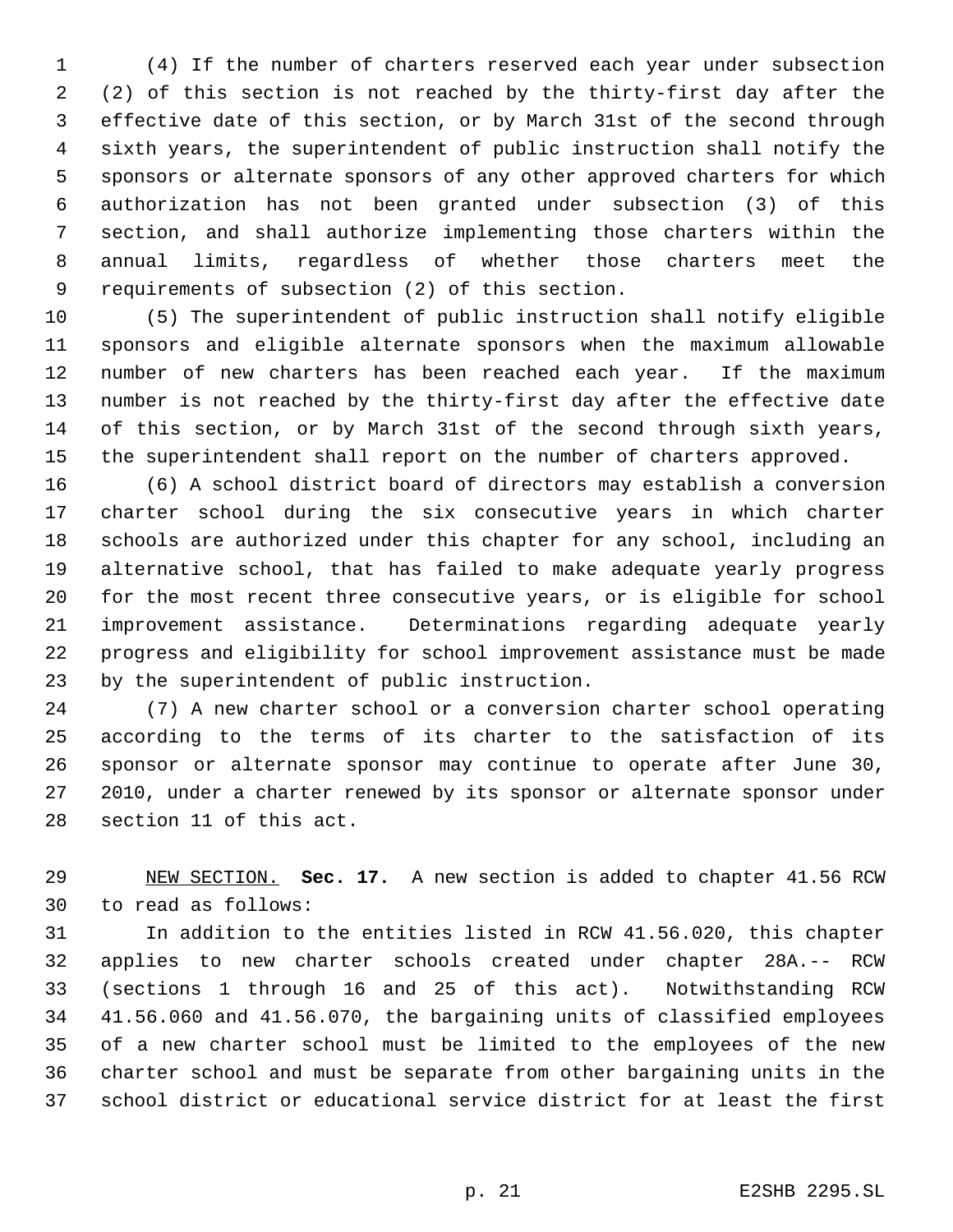five years of operation of the new charter school. After the five-year period, the employees in a bargaining unit of a new charter school may indicate by a majority vote that they desire to become members of a bargaining unit in the school district in which the new charter school is located.

 NEW SECTION. **Sec. 18.** A new section is added to chapter 41.56 RCW to read as follows:

 At the time of creation of a conversion charter school under chapter 28A.-- RCW (sections 1 through 16 and 25 of this act), the employees of a conversion charter school remain in any existing appropriate bargaining unit of employees of the school district in which the conversion charter school is located. If an applicant for a charter school or a charter school board requests one or more variances from a collective bargaining agreement that applies to the relevant school district bargaining unit to address needs that are specific to the charter school and the employees of the charter school, the following applies:

 (1) At the request of either party, the public employer, in consultation with the applicant or charter school board, and the bargaining representative of the bargaining unit shall negotiate concerning the issues raised in the variance request.

 (2) If the parties are unable to conclude an agreement regarding the variance request within twenty days of negotiations, either party may declare an impasse and submit the dispute to the commission for mediation. The commission shall appoint a mediator within two days of the submission. Mediation under this subsection shall continue for up to ten days unless the parties agree otherwise.

 NEW SECTION. **Sec. 19.** A new section is added to chapter 41.59 RCW to read as follows:

 In addition to school districts, this chapter applies to new charter schools created under chapter 28A.-- RCW (sections 1 through 16 and 25 of this act). Notwithstanding RCW 41.59.070 and 41.59.080, the bargaining units of educational employees of a new charter school must be limited to the educational employees of the new charter school and must be separate from the bargaining units in the school district or educational service district for at least the first five years of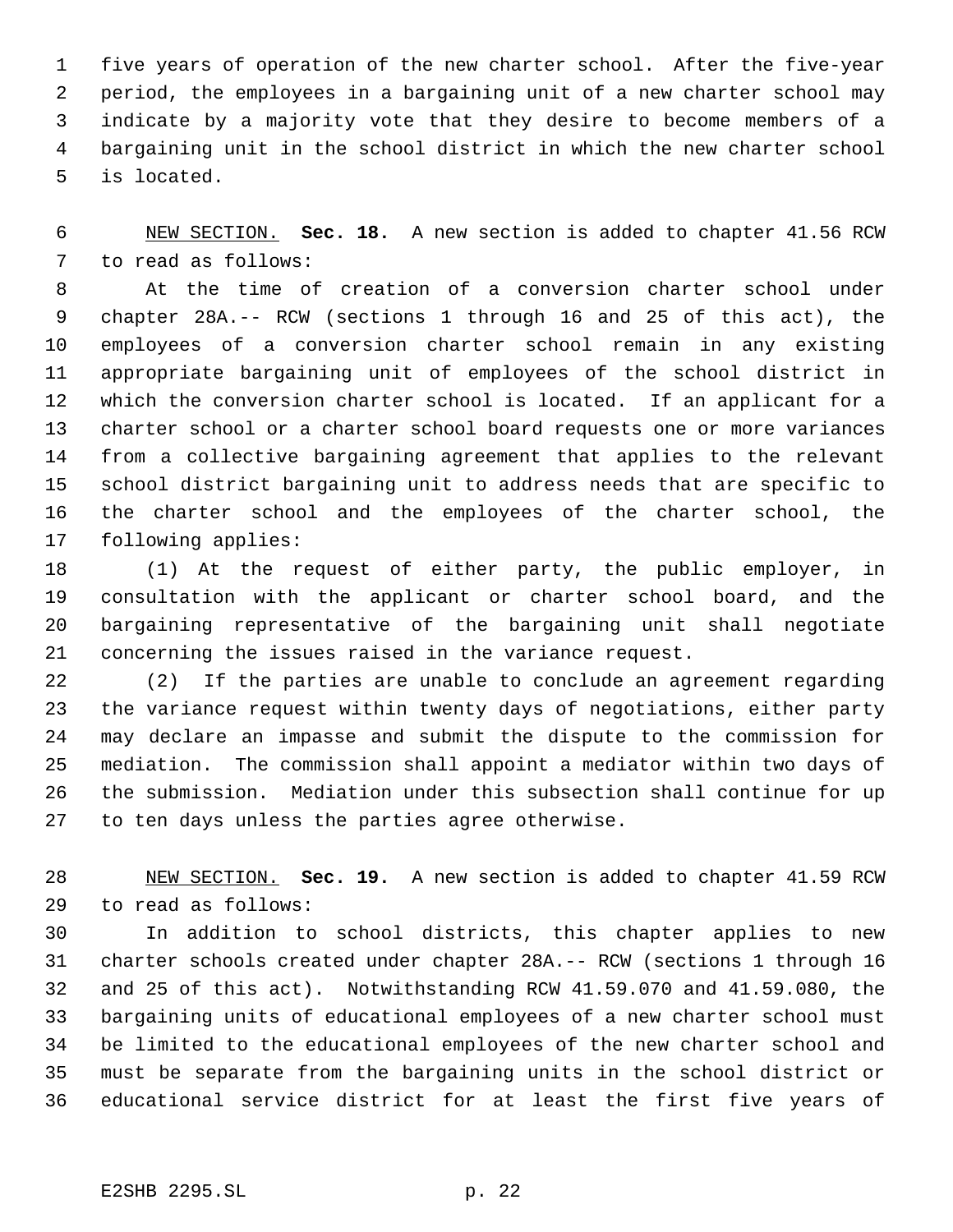operation of the new charter school. After the five-year period, the employees in a bargaining unit of a new charter school may indicate by a majority vote that they desire to become members of a bargaining unit in the school district in which the new charter school is located.

 NEW SECTION. **Sec. 20.** A new section is added to chapter 41.59 RCW to read as follows:

 At the time of creation of a conversion charter school under chapter 28A.-- RCW (sections 1 through 16 and 25 of this act), the employees of a conversion charter school remain in any existing appropriate bargaining unit of employees of the school district in which the conversion charter school is located. If an applicant for a charter school or a charter school board requests one or more variances from a collective bargaining agreement that applies to the relevant school district bargaining unit to address needs that are specific to the charter school and the employees of the charter school, the following applies:

 (1) At the request of either party, the employer, in consultation with the applicant or charter school board, and the exclusive bargaining representative of the bargaining unit shall negotiate concerning the issues raised in the variance request.

 (2) If the parties are unable to conclude an agreement regarding the variance request within twenty days of negotiations, either party may declare an impasse and submit the dispute to the commission for mediation. The commission shall appoint a mediator within two days of the submission. Mediation under this subsection shall continue for up to ten days unless the parties agree otherwise.

 NEW SECTION. **Sec. 21.** A new section is added to chapter 41.32 RCW to read as follows:

 This section designates charter schools as employers and charter school employees as members, and applies only if the department of retirement systems receives determinations from the internal revenue service and the United States department of labor that participation does not jeopardize the status of these retirement systems as governmental plans under the federal employees' retirement income security act and the internal revenue code.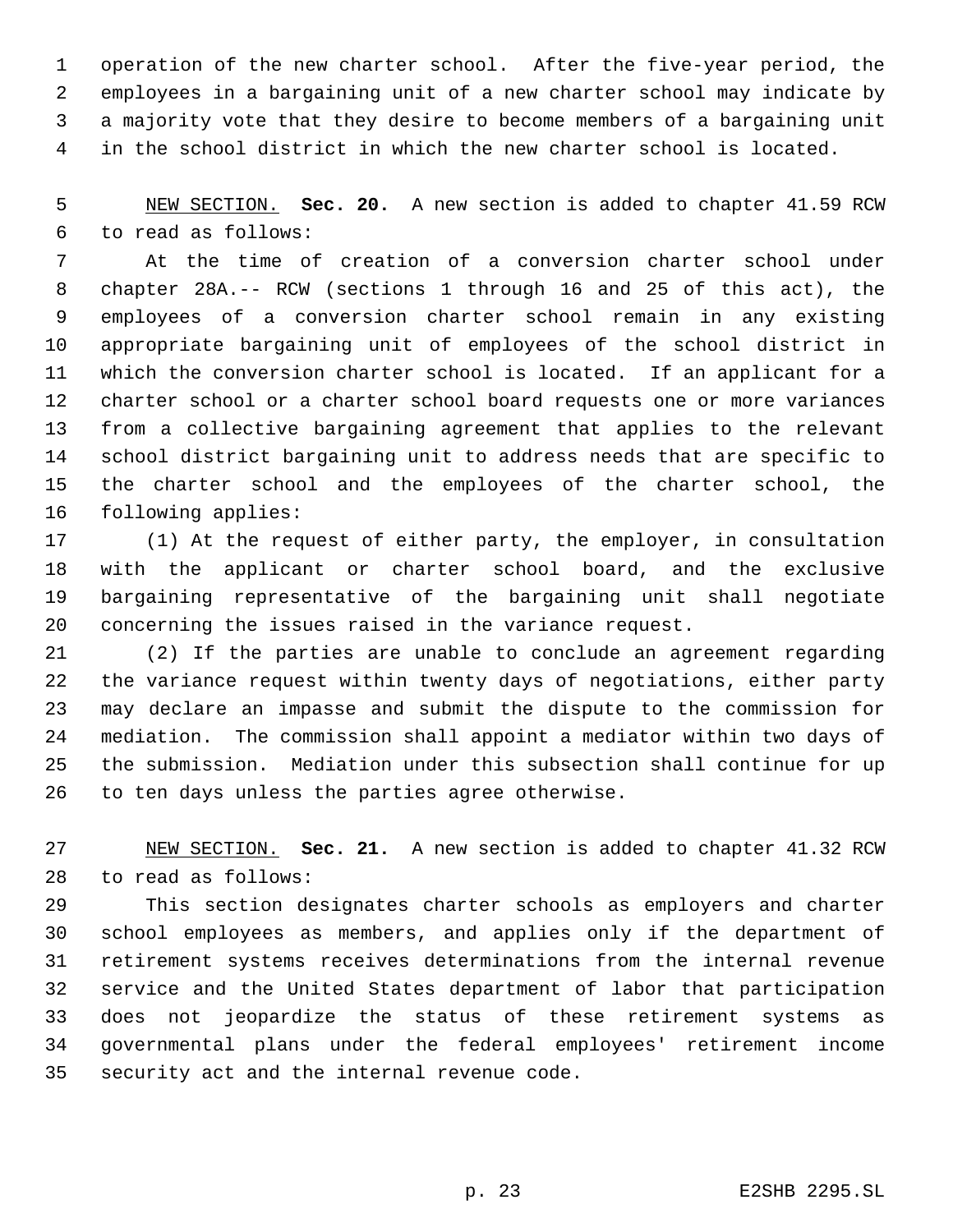NEW SECTION. **Sec. 22.** A new section is added to chapter 41.35 RCW to read as follows:

 This section designates charter schools as employers and charter school employees as members, and applies only if the department of retirement systems receives determinations from the internal revenue service and the United States department of labor that participation does not jeopardize the status of these retirement systems as governmental plans under the federal employees' retirement income security act and the internal revenue code.

 NEW SECTION. **Sec. 23.** A new section is added to chapter 41.40 RCW to read as follows:

 This section designates charter schools as employers and charter school employees as members, and applies only if the department of retirement systems receives determinations from the internal revenue service and the United States department of labor that participation does not jeopardize the status of these retirement systems as governmental plans under the federal employees' retirement income security act and the internal revenue code.

 **Sec. 24.** RCW 28A.150.010 and 1969 ex.s. c 223 s 28A.01.055 are each amended to read as follows:

21 Public schools ((shall)) means the common schools as referred to in Article IX of the state Constitution and those schools and institutions of learning having a curriculum below the college or university level 24 as now or may be established by law and maintained at public expense, including charter schools under chapter 28A.-- RCW (sections 1 through 16 and 25 of this act).

 NEW SECTION. **Sec. 25.** CAPTIONS NOT LAW. Captions used in this chapter are not any part of the law.

 NEW SECTION. **Sec. 26.** Sections 1 through 16 and 25 of this act constitute a new chapter in Title 28A RCW.

 NEW SECTION. **Sec. 27.** If any provision of this act or its application to any person or circumstance is held invalid, the

E2SHB 2295.SL p. 24